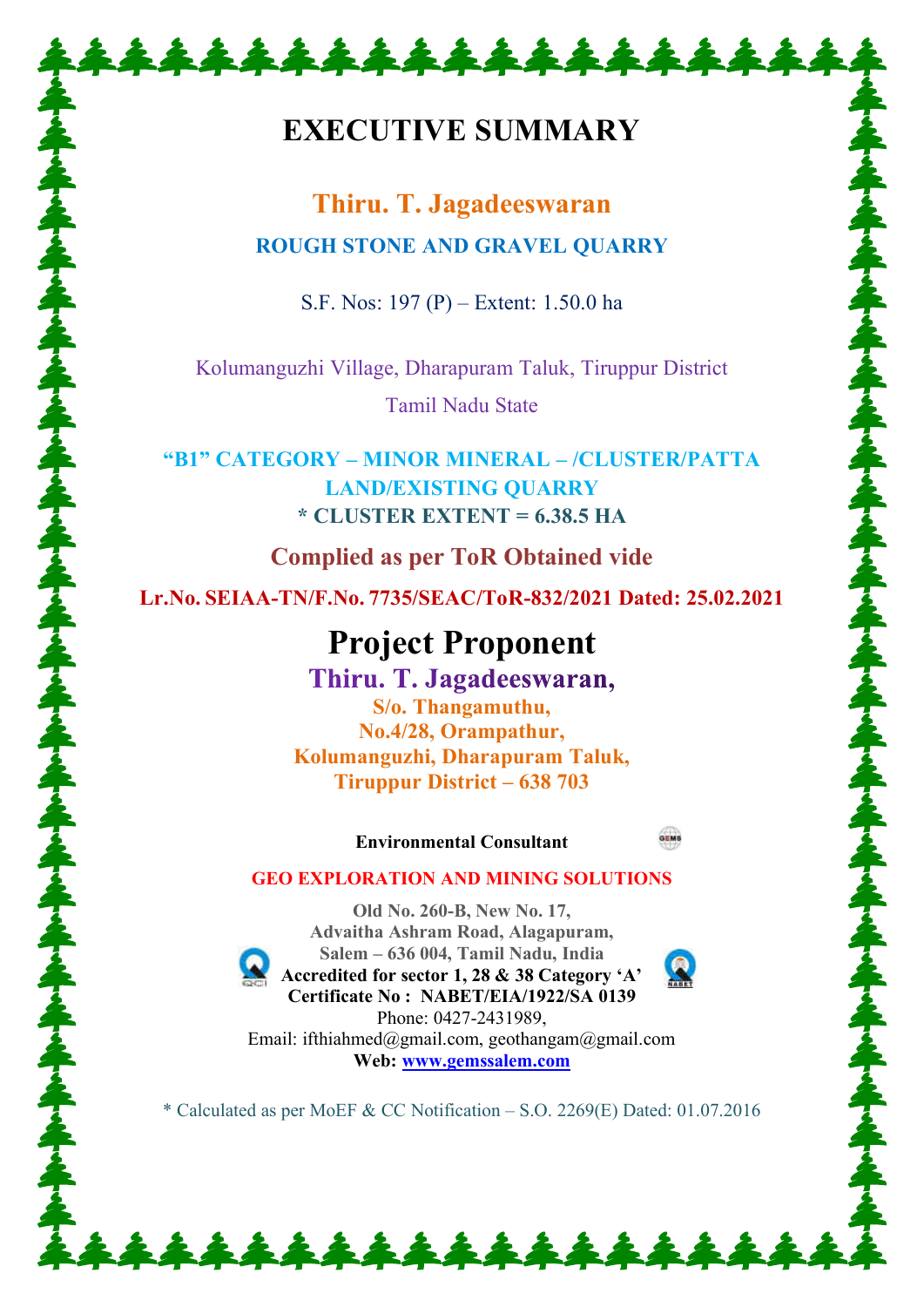## **1. INTRODUCTION**

 Rough Stone is the major requirement for construction industry. The proposed projects is categorized under category "B1" Activity 1(a) (mining lease area in >5ha). This EIA Report is prepared for Thiru. T. Jagadeeswaran Rough Stone and Gravel Quarry over an extent of 1.50.0 ha at Kolumanguzhi Village, Dharapuram Taluk, Tiruppur District and Tamil Nadu State, and there are Two existing quarries within a radius of 500 m from this proposed project.

 This EIA report is prepared by considering Cumulative load of proposed & existing Rough Stone Cluster Quarries consisting of One Proposed and Two Existing Lease Quarries with total extent of Cluster of 6.38.5 ha the cluster area calculated as per MoEF & CC Notification S.O. 2269(E) Dated 1st July 2016.

 Environmental Impact Assessment (EIA) study is a process, used to identify the Environmental, Social and Economic impacts of a project prior to decision-making. EIA systematically examines both beneficial and adverse consequences of the proposed project and ensure that these impacts are taken into account during the project designing.

 This EIA Report is prepared in compliance with ToR obtained vide letter No Lr No. SEIAA-TN/F.No.7735/SEAC/ToR-832/2021 Dated: 08.02.2021.

 The Baseline Monitoring study has been carried out during winter season (March - May 2021) considering the provisions of MoEF & CC Office Memorandum Dated: 29.08.2017 and MoEF & CC Notification S.O. 996 (E) Dated: 10.04.2015.

# **"Draft EIA report prepared on the basis of ToR Issued for carrying out public hearing for the grant of Environmental Clearance from SEIAA, Tamil Nadu"**

| <b>Name of the Project Proponent</b> | Thiru. T. Jagadeeswaran                                                                |
|--------------------------------------|----------------------------------------------------------------------------------------|
| <b>Address</b>                       | No.4/28, Orampathur,<br>Kolumanguzhi, Dharapuram Taluk,<br>Tiruppur District $-638703$ |
| <b>Mobile No</b>                     | 98656 68228                                                                            |
| E-Mail                               | sonybluemetals@gmail.com                                                               |

## **1.1 DETAILS OF PROJECT PROPONENT –**

**The project proponent is an individual.**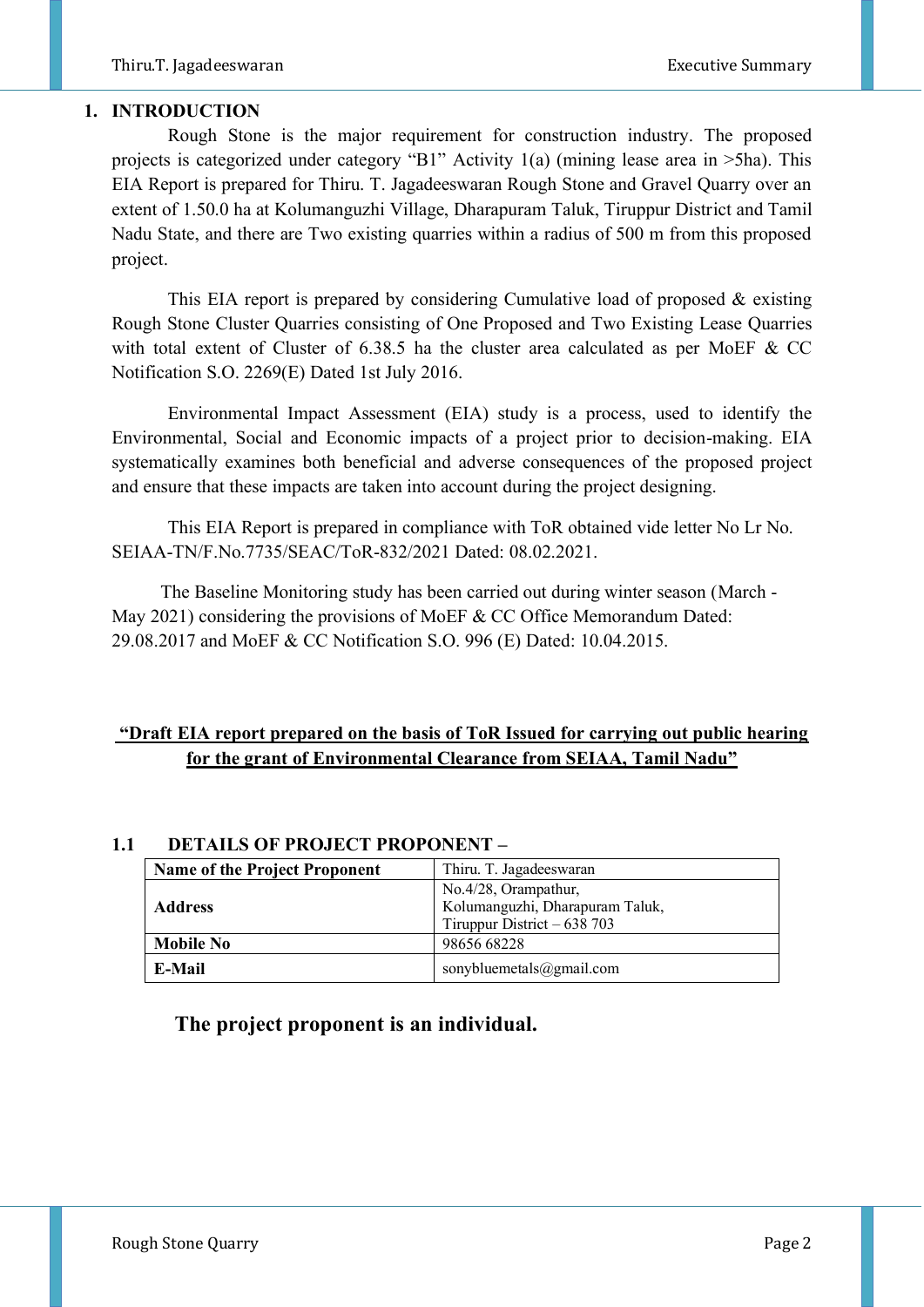# **1.2 QUARRY DETAILS WITHIN 500 M RADIUS**

| <b>PROPOSED QUARRY</b> |                                                                                                                                            |                          |                        |                                                                                       |  |
|------------------------|--------------------------------------------------------------------------------------------------------------------------------------------|--------------------------|------------------------|---------------------------------------------------------------------------------------|--|
| <b>CODE</b>            | <b>Name of the Owner</b>                                                                                                                   | S.F. Nos                 | <b>Extent</b>          | <b>Status</b>                                                                         |  |
| <b>P1</b>              | Thiru. T.Jagadeeswaran,<br>S/o. Thangamuthu,<br>No.4/28, Orampathur,<br>Kolumanguzhi, Dharapuram<br>Taluk,<br>Tiruppur District $-638703$  | 197 $(P)$                | $1.50.0$ ha            | TOR Obtained:<br>Lr.No. SEIAA-TN/F.No.7735/SEAC/ToR-<br>832/2021<br>Dated: 08.02.2021 |  |
|                        | <b>Total Extent</b>                                                                                                                        |                          | $1.50.0$ ha            |                                                                                       |  |
|                        |                                                                                                                                            | <b>EXISTING QUARRIES</b> |                        |                                                                                       |  |
| <b>CODE</b>            | Name of the Owner                                                                                                                          | S.F. Nos                 | <b>Extent</b>          | <b>Status</b>                                                                         |  |
| E <sub>1</sub>         | V.Manivel,<br>S/o. K.M. Velusamy,<br>Kallimettupalayam,<br>Kolumanguli, Dharapuram<br>Taluk,<br>Tiruppur - 638 703.                        | 155/1 &<br>155/2         | $3.47.0$ ha            | $21.01.2016 - 20.01.2021$                                                             |  |
| E2                     | T.Jagadeeswaran,<br>S/o. Thangamuthu Gounder,<br>Orambu Puthur,<br>Kolumanguli village,<br>Dharapuram Taluk,<br>Tiruppur District - 638710 | 156/2B(P)                | 1.41.5 ha              | $16.04.2018 - 15.04.2023$                                                             |  |
|                        | <b>Total Extent</b>                                                                                                                        |                          | 4.88.5 ha<br>6.38.5 ha |                                                                                       |  |
|                        | <b>Total Cluster Extent</b>                                                                                                                |                          |                        |                                                                                       |  |

# **TABLE 1.3 SALIENT FEATURES OF THE PROJECT**

| Name of the Mine                     | Thiru. T. Jagadeeswaran - Rough Stone and Gravel Quarry                                                                                                                                                                               |                 |                |
|--------------------------------------|---------------------------------------------------------------------------------------------------------------------------------------------------------------------------------------------------------------------------------------|-----------------|----------------|
| Toposheet No                         | $58 - F/09$                                                                                                                                                                                                                           |                 |                |
| Latitude Betwen                      | 10°51'59.28"N to 10°52'04.09"N                                                                                                                                                                                                        |                 |                |
| Longitude Between                    | 77°30'03.27"E to 77°30'10.61"E                                                                                                                                                                                                        |                 |                |
| <b>Highest Elevation</b>             |                                                                                                                                                                                                                                       | 274 m AMSL      |                |
| Proposed Depth of Mining             |                                                                                                                                                                                                                                       | 36 <sub>m</sub> |                |
| Water Level in the surrounds         |                                                                                                                                                                                                                                       | $65 - 60$ m bgl |                |
| area                                 |                                                                                                                                                                                                                                       |                 |                |
| Method of Mining                     | Opencast Mechanized Mining Method involving Jackhammer<br>drilling and Controlled blasting using slurry explosives                                                                                                                    |                 |                |
| Topography                           | The lease applies is Plainvterrain. The gradient is gentle towards<br>Southeastern side and altitude of the area ranges from 274 AMSL                                                                                                 |                 |                |
|                                      | Tractor mounted compressor with Jack<br>Hammer                                                                                                                                                                                        |                 | 4              |
| <b>Machinery Proposed</b>            | Excavator bucket & Rock breaker attached                                                                                                                                                                                              |                 |                |
|                                      | <b>Tippers</b>                                                                                                                                                                                                                        |                 | $\mathfrak{D}$ |
| <b>Proposed Blasting Method</b>      | Controlled Blasting Method by shot hole drilling and small dia of<br>25mm slurry explosive are proposed to be used for shattering and<br>heaving effect for removal and winning of Rough Stone. No deep<br>hole drilling is proposed. |                 |                |
| <b>Manpower Proposed</b>             |                                                                                                                                                                                                                                       | 17 Nos          |                |
| Mining Plan Period / Lease<br>Period | 5Years/5Years                                                                                                                                                                                                                         |                 |                |
| <b>Ultimate Pit Dimension</b>        | $128$ L (m) x 99 W (m) x 36 D bgl (m)                                                                                                                                                                                                 |                 |                |
|                                      | Odai                                                                                                                                                                                                                                  |                 | 40m S          |
| Nearby Water Bodies                  | Amaravathi River                                                                                                                                                                                                                      |                 | 9.0km SE       |
| 500 m Radius Quarries                | Proposed Quarry $-1$ No (1.50.0 ha)<br>Existing Quarry $-1$ No (4.88.5 ha)                                                                                                                                                            |                 |                |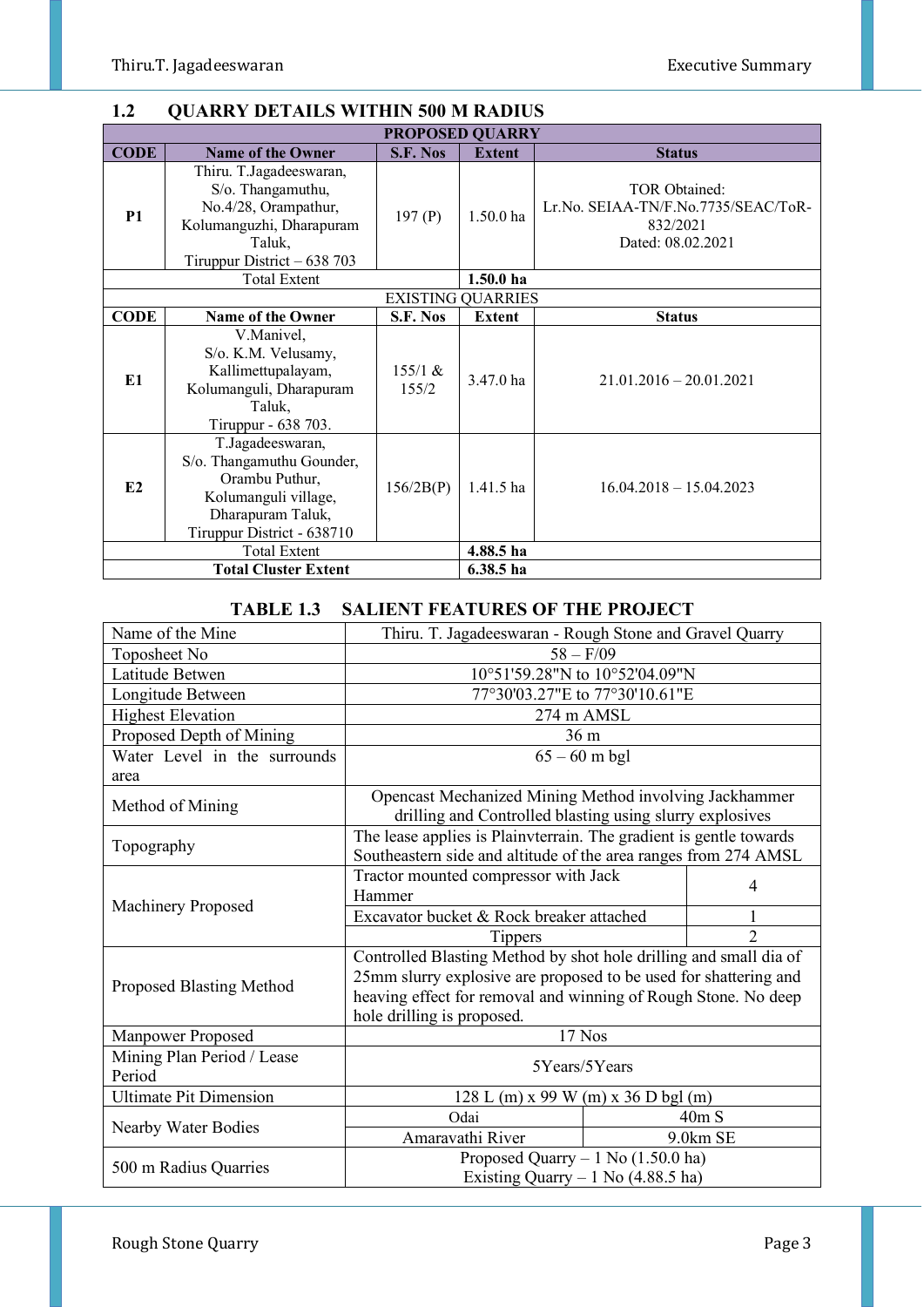| Project Cost                           | Rs. 40,16,700/-           |                                                                 |  |
|----------------------------------------|---------------------------|-----------------------------------------------------------------|--|
| CER Cost @ 2% of Project Cost          | Rs 80,334                 |                                                                 |  |
| <b>EMP</b> cost                        | Rs. 3,80,000/-            |                                                                 |  |
| Greenbelt Development Plan             |                           | Proposed to plant 300 trees in 2,600 Sqm area 7.5 m Safety Zone |  |
| <b>Nearest Reserve Forest</b>          | Nil                       |                                                                 |  |
| Proposed Water Requirement             | 2.5 KLD                   |                                                                 |  |
| Nearest Habitation                     |                           | 1.2km Northeast                                                 |  |
|                                        | <b>Rough Stone</b>        | Gravel                                                          |  |
| Geological Resources in m <sup>3</sup> | 5,68,560                  | 14,214                                                          |  |
| Mineable Reserves in $m3$              | 1,90,190<br>10,584        |                                                                 |  |
| <b>Topsoil Conservation</b>            | No topsoil is anticipated |                                                                 |  |

# **1.3 STATUTORY DETAILS**

- The proponent participated in tender and awarded Rough Stone Quarry Lease Dated :10.10.2016
- Precise Area Communication Letter was issued by the District Collector Rc.No.717/Mines/2019 Dated:28.02.2020
- The Mining Plan was prepared and got approved by Assistant Director, Geology and Mining Rc. No. 717/ 2019/ Mines, Dated:07.05.2020
- Proponent applied for ToR for Environmental Clearance vides online Proposal No. SIA/TN/MIN/55695/2020 Dated:17/08/2020

# **2. PROJECT DESCRIPTION**

• The proposed project is site specific and there is no additional area required for this project. There is no effluent generation/discharge from the proposed quarries. Rough Stone is proposed to be excavated by opencast mechanized method involving splitting of rock mass of considerable volume from the parent rock mass by jackhammer drilling and blasting, hydraulic excavators are used for loading the Rough Stone from pithead to the needy crushers and rock breakers to avoid secondary blasting

| <b>Nearest Roadway</b>            | NH-81- Coimbatore- Trichy -13Km- N side<br>SH-37- Tiruppur - Dharapuram Road-<br>3.0Km- western side |  |  |
|-----------------------------------|------------------------------------------------------------------------------------------------------|--|--|
| <b>Nearest Village/Habitation</b> | Kolumanguzhi $-1.0$ Km-NW                                                                            |  |  |
| <b>Nearest Town</b>               | Dharapuram $-15$ Km $-$ S                                                                            |  |  |
| <b>Nearest Railway</b>            | Tiruppur Railway station - 32Km - NW                                                                 |  |  |
| <b>Nearest Airport</b>            | Coimbatore Airport – 53Km - NW                                                                       |  |  |
| <b>Seaport</b>                    | Kochi $-170$ km $-$ SW                                                                               |  |  |

# **2.1 SITE CONNECTIVITY TO THE PROJECT AREA**

# **2.2 LAND USE PATTERN OF THE PROPOSED PROJECTS**

| <b>Description</b> | Present area in (ha) | Area at the end of life of<br>quarry (Ha) |
|--------------------|----------------------|-------------------------------------------|
| Area under quarry  | Nil                  | .09.0                                     |
| Infrastructure     | Nil                  | 0.01.0                                    |
| Roads              | \Ti1                 |                                           |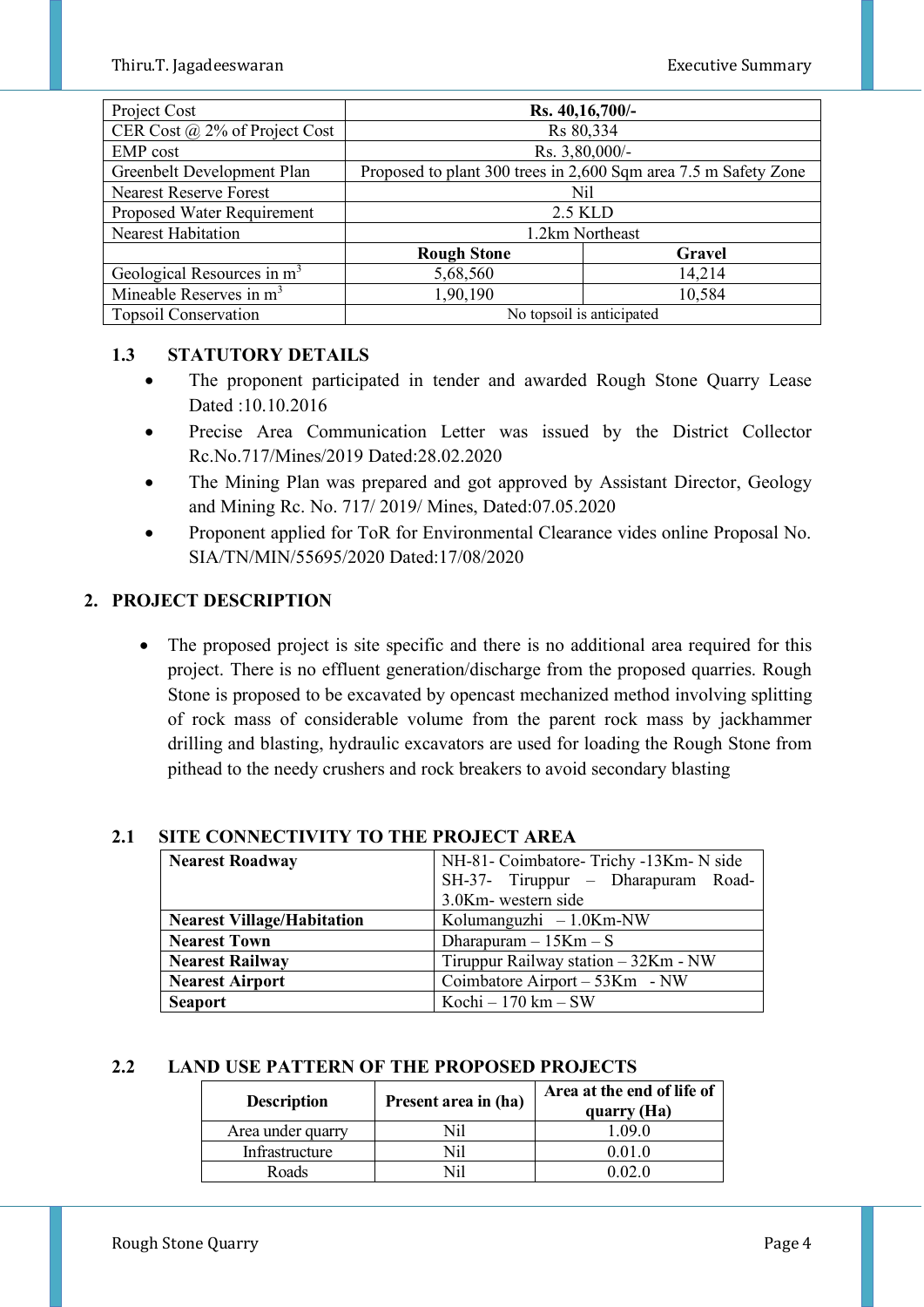| Green Belt           | Nil    | 0.26.0 |
|----------------------|--------|--------|
| $Un - utilized area$ | 1.50.0 | 0.12.0 |
| <b>Grand Total</b>   | 1.50.0 | 1.50.0 |

# **2.3 OPERATIONAL DETAILS OF LEASE APPLIED AREA**

|                                                      | <b>DETAILS</b>                            |                                |  |  |
|------------------------------------------------------|-------------------------------------------|--------------------------------|--|--|
| <b>PARTICULARS</b>                                   | <b>Rough Stone</b><br>(5Year Plan Period) | Gravel<br>(3 Year Plan Period) |  |  |
| Geological Resources in m <sup>3</sup>               | 5,68,560                                  | 14,214                         |  |  |
| Mineable Reserves in $m3$                            | 1,92,360                                  | 10,584                         |  |  |
| Production for five-year plan period in $m3$         | 1,92,360                                  | 10,584                         |  |  |
| Mining Plan Period                                   | 5Years                                    |                                |  |  |
| Number of Working Days                               |                                           | 300 Days                       |  |  |
| Production per day in $m3$                           | 128                                       | 12                             |  |  |
| No of Lorry loads $(6 \text{ m}^3 \text{ per load})$ | $22$ Nos                                  | 2 Nos                          |  |  |
| Total Depth of Mining                                |                                           | 36m bgl                        |  |  |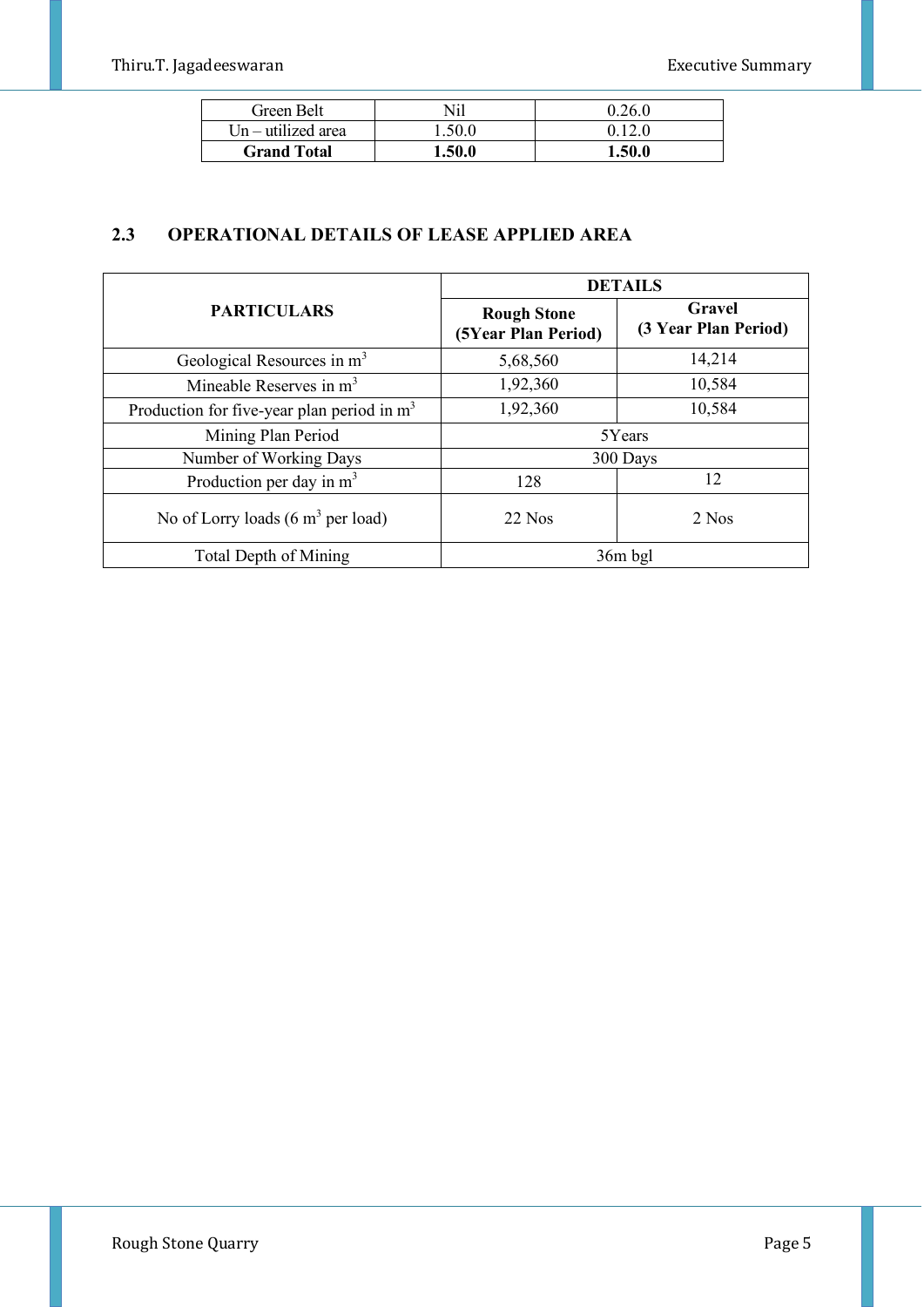

# **FIGURE – 1: GOOGLE IMAGE SHOWING PROJECT AREA**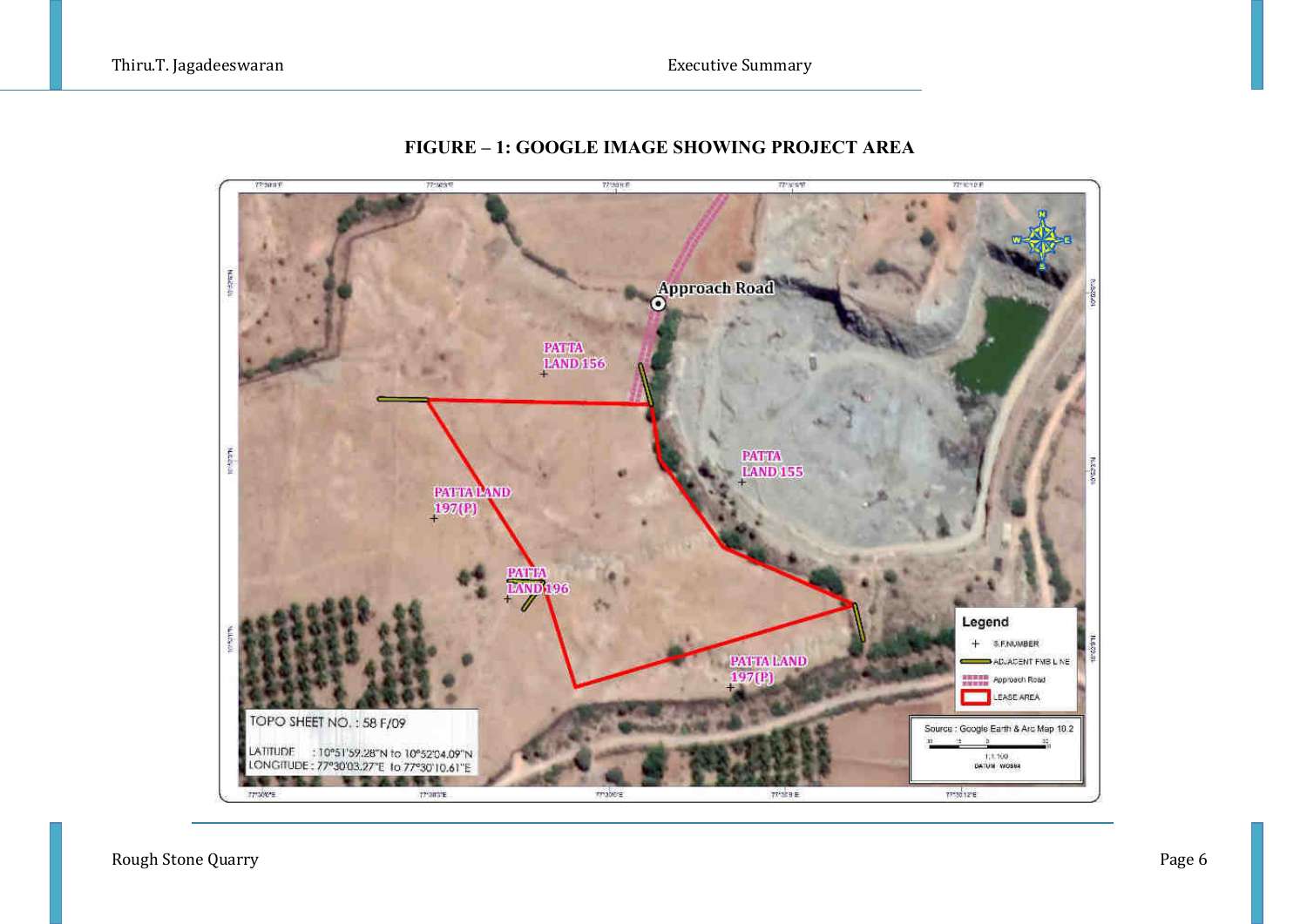

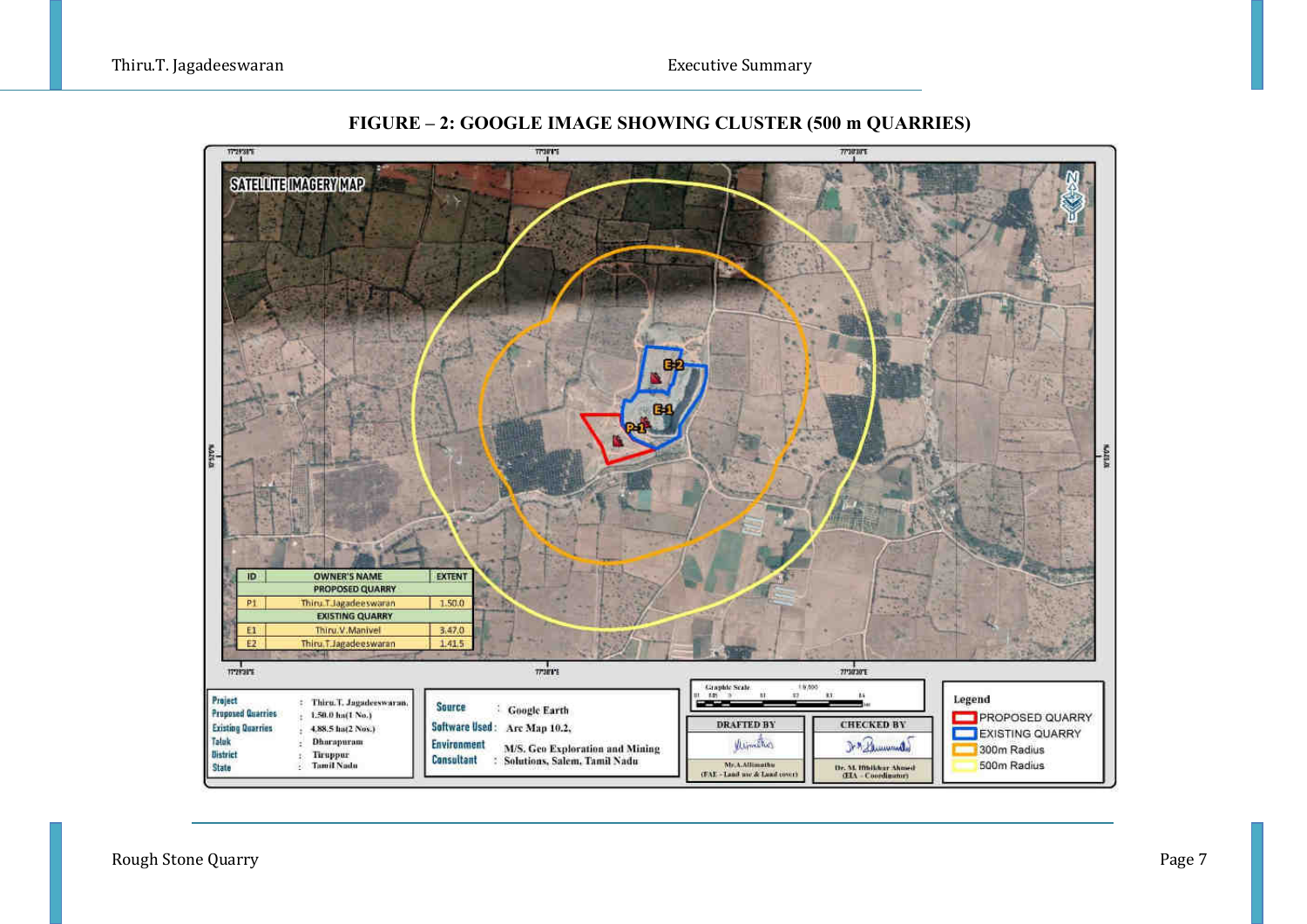



Rough Stone Quarry Page 8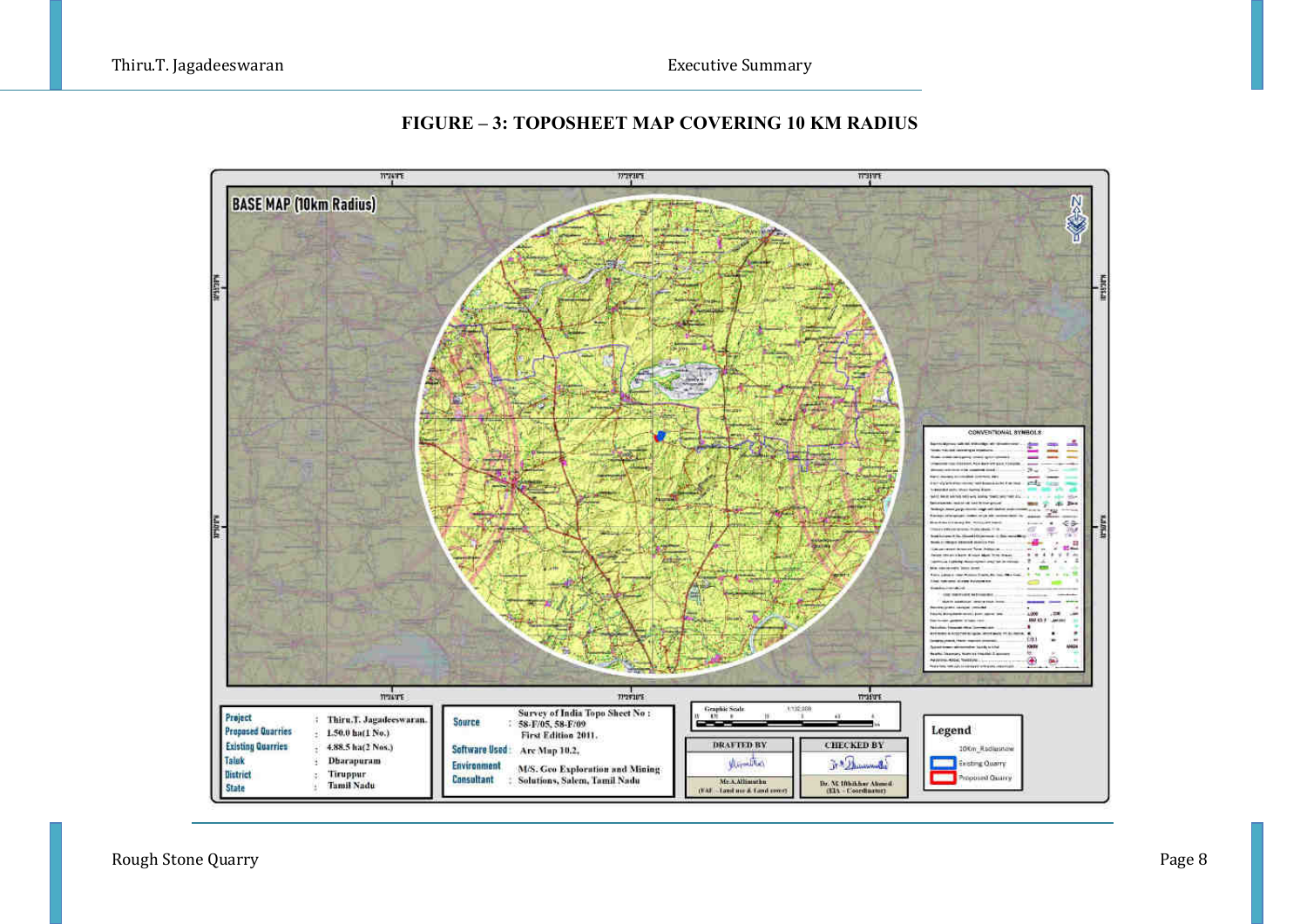

**FIGURE – 4: QUARRY LEASE PLAN & SURFACE PLAN** 

**FIGURE – 5: PHOTOGRAPHS OF THE PROJECT AREA** 



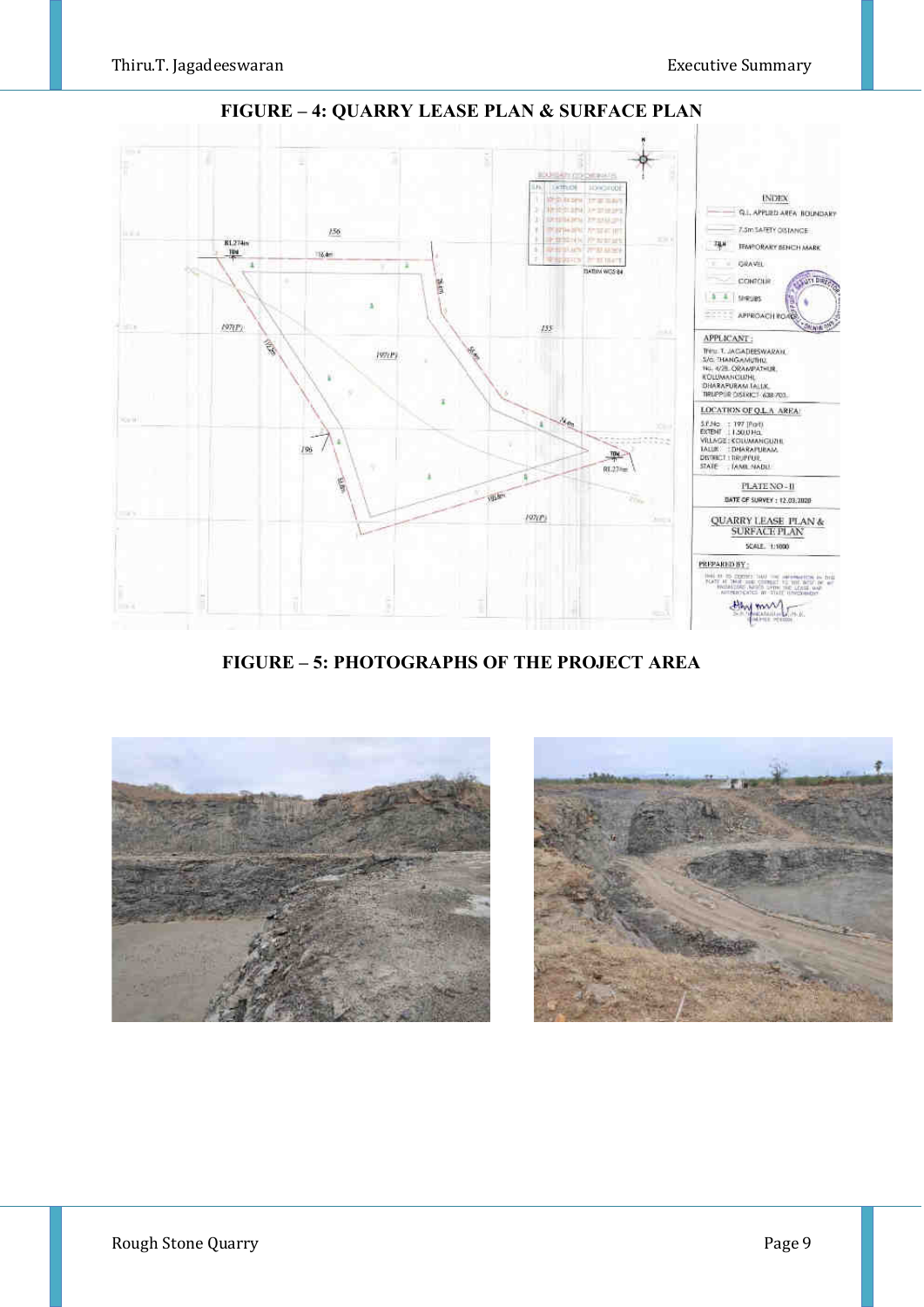## **2.4 METHOD OF MINING**

 Proposed Method of Mining is common for all the Proposed Projects – The method of mining is Opencast Mechanized Mining Method is being proposed by formation of 5.0 meter height bench with a bench width not less than the bench height.

 The Rough Stone is a batholith formation and the splitting of rock mass of considerable volume from the parent rock mass will be carried out by deploying jackhammer drilling and Slurry Explosives will be used for blasting. Hydraulic Excavators attached with Rock Breakers unit will be deployed for breaking large boulders to required fragmented sizes to avoid secondary blasting and hydraulic excavators attached with bucket unit will be deployed for loading the Rough Stone into the tippers and then the stone is transported from pithead to the nearby crushers

# **2.5 PROPOSED MACHINERY DEPLOYMENT**

| S.NO. | TYPE                                      | <b>NOS</b> | <b>SIZE/CAPACITY</b>                       | <b>MOTIVE POWER</b> |
|-------|-------------------------------------------|------------|--------------------------------------------|---------------------|
|       | <b>Tractor Mounted Compressor</b>         |            | 40 HP                                      | Diesel Drive        |
|       | Jack Hammer                               |            | 32 mm dia                                  | Compressed air      |
|       | Excavator with Bucket / Rock Breaker Unit |            | $\sim$ 0.90 m <sup>3</sup> Bucket Capacity | Diesel Drive        |
|       | Tippers / Dumpers                         |            | $5/10$ Tonnes                              | Diesel Drive        |

# **2.6 CONCEPTUAL MINING PLAN/ FINAL MINE CLOSURE PLAN**

Conceptual mining plan is prepared with an object of long-term systematic development of benches, lay outs, selection of permanent ultimate pit limit, depth of quarrying and ultimate pit, selection of sites for construction of infrastructure etc. The ultimate pit size is designed based on certain practical parameters such as economical depth of quarrying, safety zones, permissible area etc.

## **2.7 ULTIMATE PIT DIMENSION**

| Pit | Length $(Max)$ (m) | Width $(Max)$ (m) | Depth $(Max)$ (m) |
|-----|--------------------|-------------------|-------------------|
|     | 28                 |                   | 36m bgl           |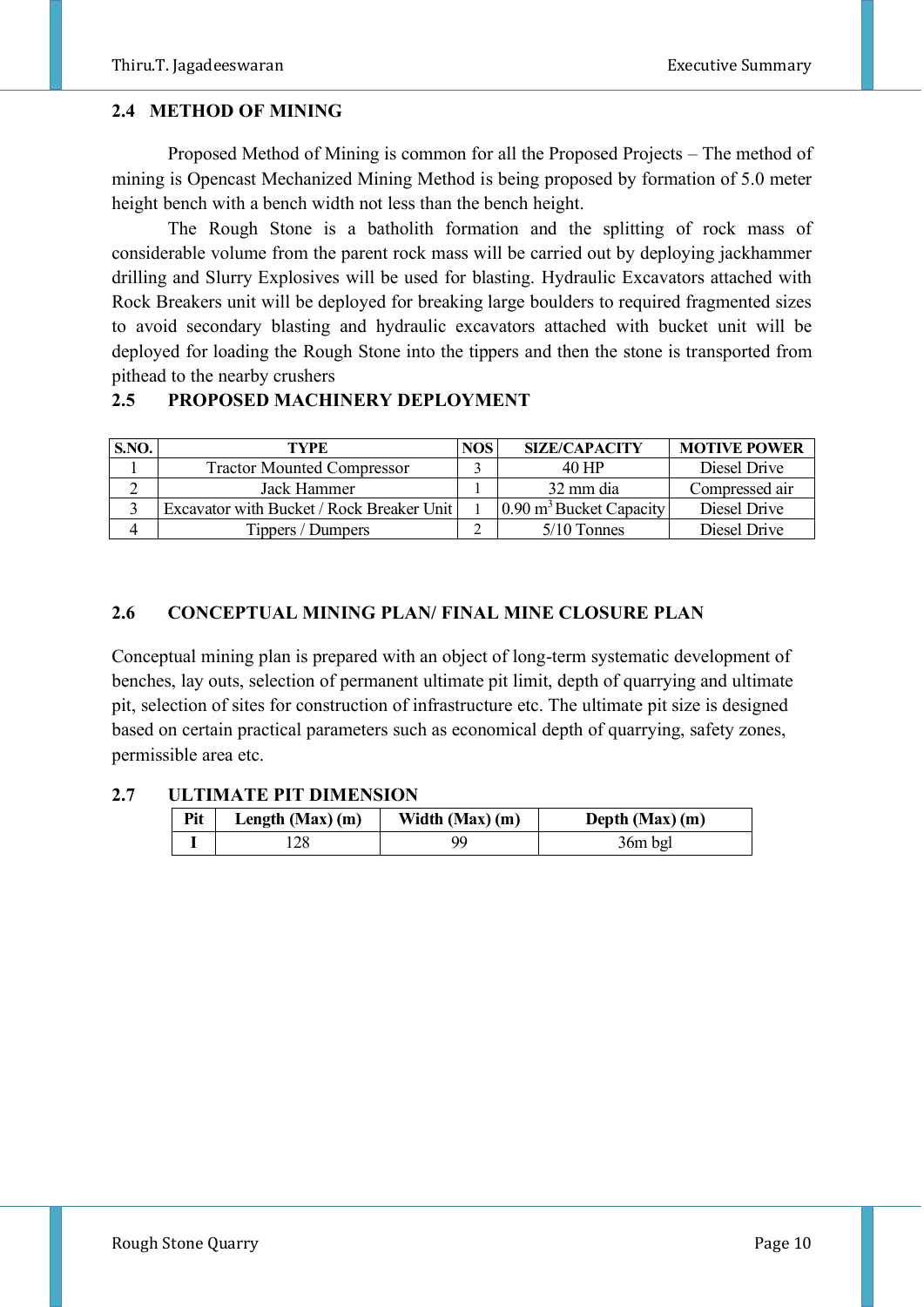# **3.0 DESCRIPTION OF THE ENVIRONMENT**

Field monitoring studies to evaluate the base line status of the project site were carried out covering March 2021, April 2021 & May 2021 as per CPCB guidelines. Environmental Monitoring data has been collected with reference to proposed mine by Enviro – Tech Services Certified & MoEF Notified Laboratory

| Sl.No.         | <b>Attributes</b>                                  | <b>Parameters</b>                                                                                               | <b>Source and Frequency</b>                                                                                            |
|----------------|----------------------------------------------------|-----------------------------------------------------------------------------------------------------------------|------------------------------------------------------------------------------------------------------------------------|
| $\mathbf{1}$   | Ambient Air<br>Quality                             | $PM_{10}$ , PM $_{2.5}$ , SO <sub>2</sub> , NO <sub>x</sub>                                                     | Continuous 24 hourly samples<br>twice a week for three months<br>at 8 locations                                        |
| $\overline{2}$ | Meteorology                                        | Wind speed and direction,<br>temperature, relative humidity and<br>rainfall                                     | Near project site continuous<br>for three months with hourly<br>recording and from secondary<br>sources of IMD station |
| 3              | Water quality                                      | Physical, Chemical and<br>Bacteriological parameters                                                            | Grab samples were collected<br>at 6 ground water and 1<br>surface water locations once<br>during study period.         |
| $\overline{4}$ | Ecology                                            | Existing terrestrial and aquatic<br>flora and fauna within 10 km<br>radius circle.                              | Limited primary survey and<br>secondary data was collected<br>from the Forest department.                              |
| 5              | Noise levels                                       | Noise levels in $dB(A)$                                                                                         | 7 locations - data monitored<br>once for 24 hours during EIA<br>study                                                  |
| 6              | Soil Characteristics                               | Physical and Chemical Parameters                                                                                | Once at 5 locations during<br>study period                                                                             |
| 7              | Land use                                           | Existing land use for different<br>categories                                                                   | Based on Survey of India<br>topographical sheet and<br>satellite imagery and primary<br>survey.                        |
| 8              | Socio-Economic<br>Aspects                          | Socio-economic and demographic<br>characteristics, worker<br>characteristics                                    | Based on primary survey and<br>secondary sources data like<br>census of India 2011.                                    |
| 9              | Hydrology                                          | Drainage pattern of the area,<br>nature of streams, aquifer<br>characteristics, recharge and<br>discharge areas | Based on data collected from<br>secondary sources as well as<br>hydro-geology study report<br>prepared.                |
| 10             | Risk assessment<br>and Disaster<br>Management Plan | Identify areas where disaster can<br>occur by fires and explosions and<br>release of toxic substances           | Based on the findings of Risk<br>Modelling done for the risk<br>associated with mining.                                |

**3.1 ENVIRONMENT MONITORING ATTRIBUTES**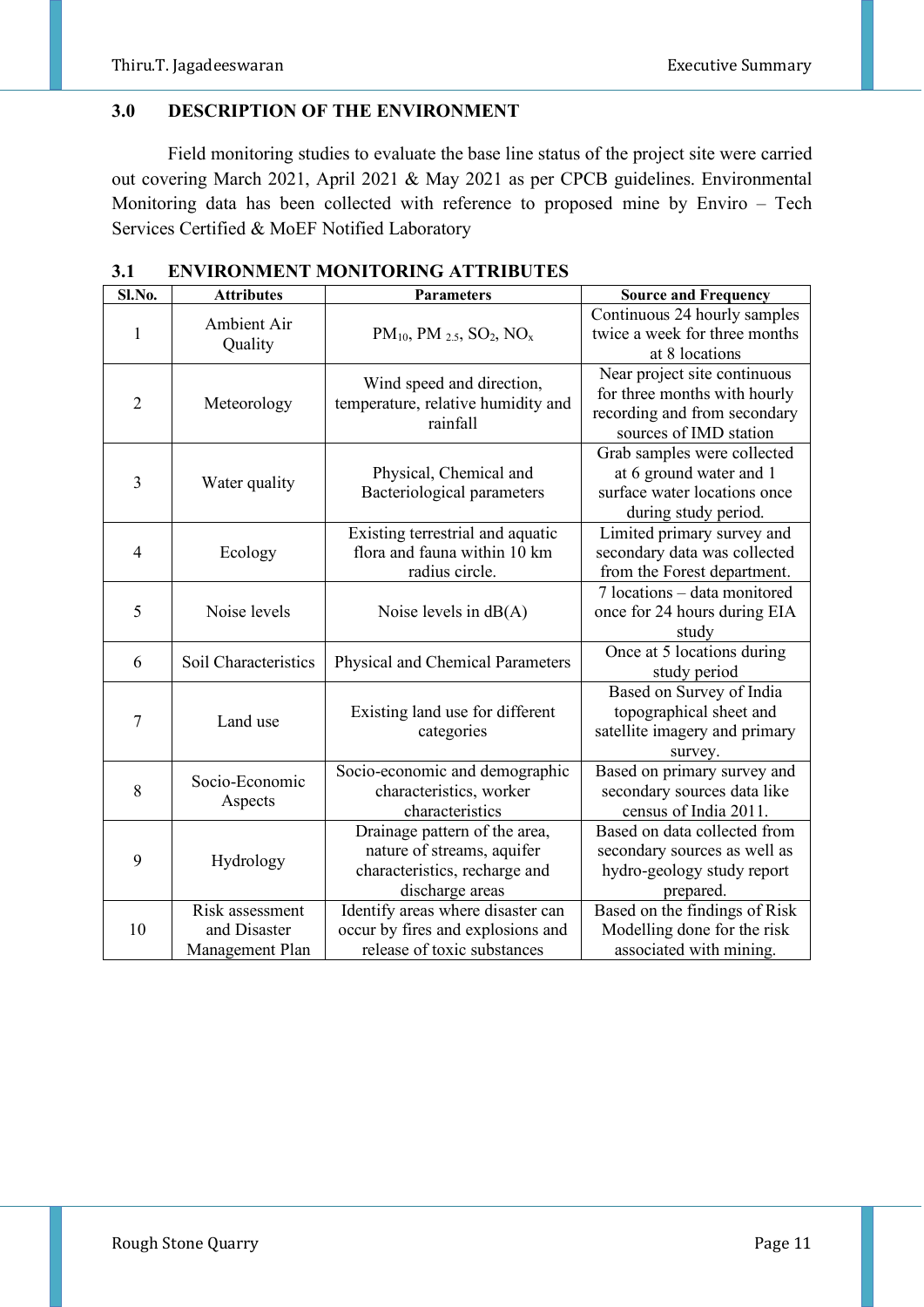#### **3.2 LAND ENVIRONMENT**

 Land use pattern of the area was studied through LISS III imagery of Bhuvan (ISRO). The 10 km radius map of study area was taken for analysis of Land use cover. The main objective of this section is to provide a baseline status of the study area covering 10 km radius around the mine site so that temporal changes due to the mining activities on the surroundings can be assessed in future.

| S.No                      | <b>CLASSIFICATION</b>    | <b>AREA_Ha</b> | AREA_% |
|---------------------------|--------------------------|----------------|--------|
| <b>BUILTUP</b>            |                          |                |        |
| 1                         | Builtup-Urban            | 91.4402        | 0.28   |
| $\overline{2}$            | <b>Builtup-Rural</b>     | 434.886        | 1.33   |
| 3                         | <b>Mining Area</b>       | 94.0531        | 0.28   |
|                           | <b>AGRICULTURAL LAND</b> |                |        |
| 4                         | <b>Agricultural Land</b> | 1391.74        | 4.27   |
| 5                         | Crop Land                | 16901.7        | 51.9   |
| 6                         | <b>Fallow Land</b>       | 11995.2        | 36.8   |
| <b>BARREN/WASTE LANDS</b> |                          |                |        |
| $\overline{7}$            | Scrub Land               | 336.872        | 1.03   |
| <b>WATER BODIES</b>       |                          |                |        |
| 8                         | River                    | 397.59         | 1.22   |
| <b>FOREST</b>             |                          |                |        |
| 9                         | <b>Deciduous Forest</b>  | 352.832        | 1.08   |
| 10                        | Scrub Forest             | 561.813        | 1.72   |
|                           |                          | 32558.1263     | 100    |

**TABLE 3.1: LAND USE / LAND COVER TABLE 10 KM RADIUS** 

 From the above Land Use Map, Pie Diagram and land Use Table; it is inferred that the majority of the land in the study area is Agriculture land (includes, crop land, fallow land) 92.97 % followed by Built-up area (Rural & Urban) 1.61 %, Mining area 0.28 %, Barren & scrub 1.03 % and water bodies (Rivers Stream Canals) is around 1.22 %. The total built up mining area within the study area is 94.053 ha i.e. 0.28 %. The area of 1.50.0 ha contributes about 1.59 % of the total mining area within the study. This small percentage of Mining Activities shall not have any significant impact on the environment.

## **3.3 SOIL ENVIRONMENT**

 The samples were analysed as per the standard methods prescribed in "Soil Chemical Analysis (M.L. Jackson, 1967) & Department of Agriculture, Cooperation & Farmers Welfare, Ministry of Agriculture & Farmers Welfare, Government of India". The important properties analysed for soil are bulk density, porosity, infiltration rate, pH and Organic matter, kjeldahi Nitrogen, Phosphorous and Potassium

#### **Interpretation & Conclusion**

- Variation in pH of the soil in the study area was found to be 7.01 to 8.5
- Mostly the soils collected from different location in the study area are Sandy loam in texture.
- The bulk density of the soil in the study area ranged between  $0.92 1.26$  g/cc.
- Available Nitrogen content in the soil in the study area ranged between  $162 210$  Kg/hec
- Available potassium content in the soil in the study area ranged between  $28.4 42.7$  mg/Kg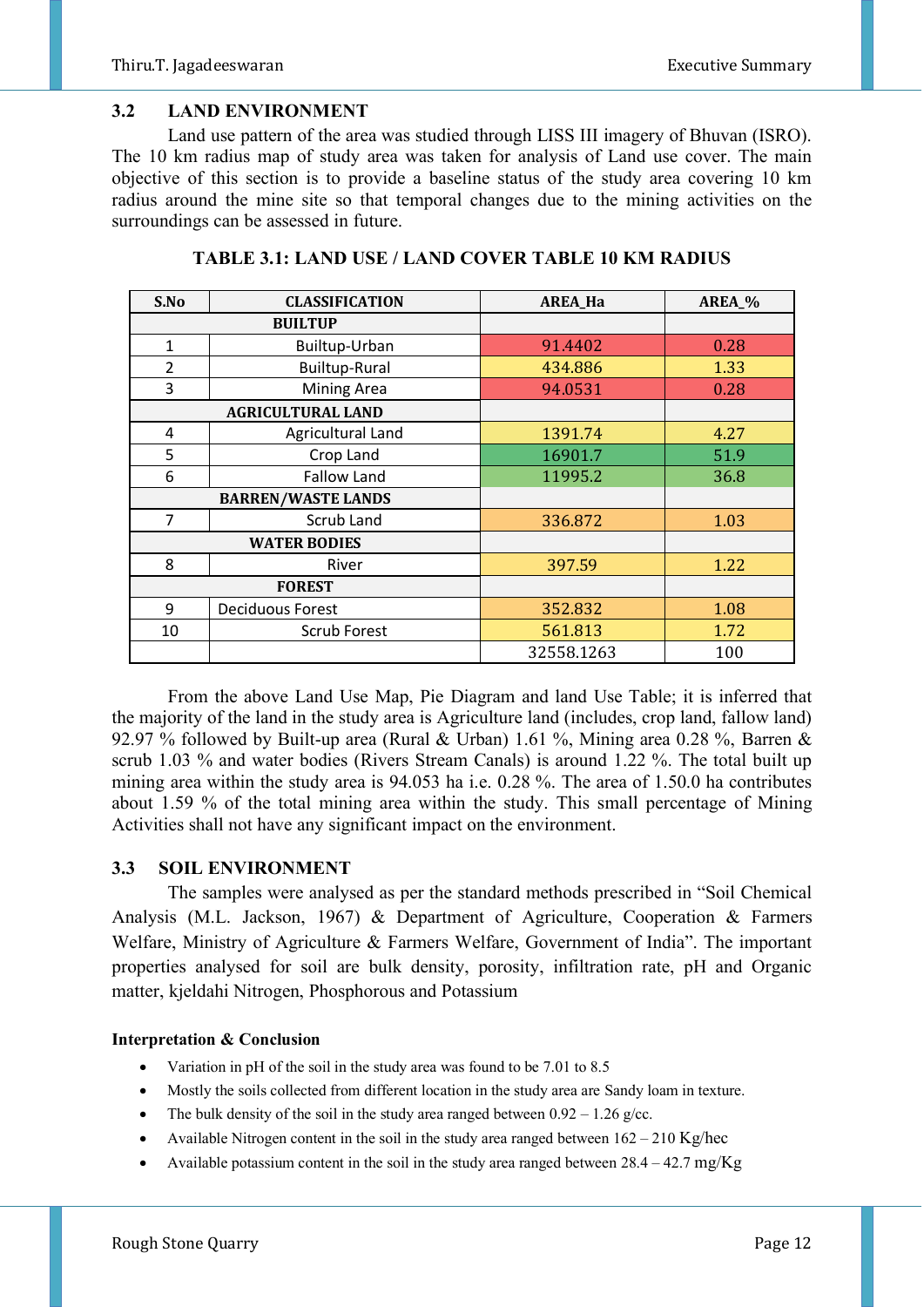## **4 WATER ENVIRONMENT**

The study area is studded with few tanks that serve as the source of drinking water and also their surplus feeds adjoining tanks. The rainfall over the area is moderate, the rainwater storage in open wells and trenches are in practice over the area and the stored water acts as source of freshwater for couple of months after rainy season.

## **Surface Water**

## **Ph:**

The pH varied from 7.56 while turbidity found within the standards (Optimal pH range for sustainable aquatic life is 6.5 to 8.5 pH).

## **Total Dissolved Solids:**

Total Dissolved Solids varied from 612 mg/l, the TDS mainly composed of carbonates, bicarbonates, Chlorides, phosphates and nitrates of calcium, magnesium, sodium and other organic matter.

## **Other parameters:**

Chloride is 181 mg/l. Nitrates is 14.8 mg/l, while sulphates is 25.5 mg/l.

Whereas, the micronutrient iron (Fe) ranges from 0.22 mg/kg and whereas the values of zinc (Zn) and copper (Cu) are in Below Detection Limit (BDL).

# **Ground Water**

The pH of the water samples collected ranged from  $6.52 - 7.59$  and within the acceptable limit of 6.5 to 8.5. pH, Sulphates and Chlorides of water samples from all the sources are within the limits as per the Standard. On Turbidity, the water samples meet the requirement. The Total Dissolved Solids were found in the range of 450 to 539 mg/l in all samples. The Total hardness varied between 145.2 to 195.06 mg/l for all samples.

 On Microbiological parameters, the water samples from all the locations meet the requirement. The parameters thus analysed were compared with IS 10500:2012 and are well within the prescribed limits.

# **3.5 AIR ENVIRONMENT**

The baseline studies on air environment include identification of specific air pollution parameters and their existing levels in ambient air. The ambient air quality with respect to the study zone of 10 km radius around the proposed quarry forms the baseline information.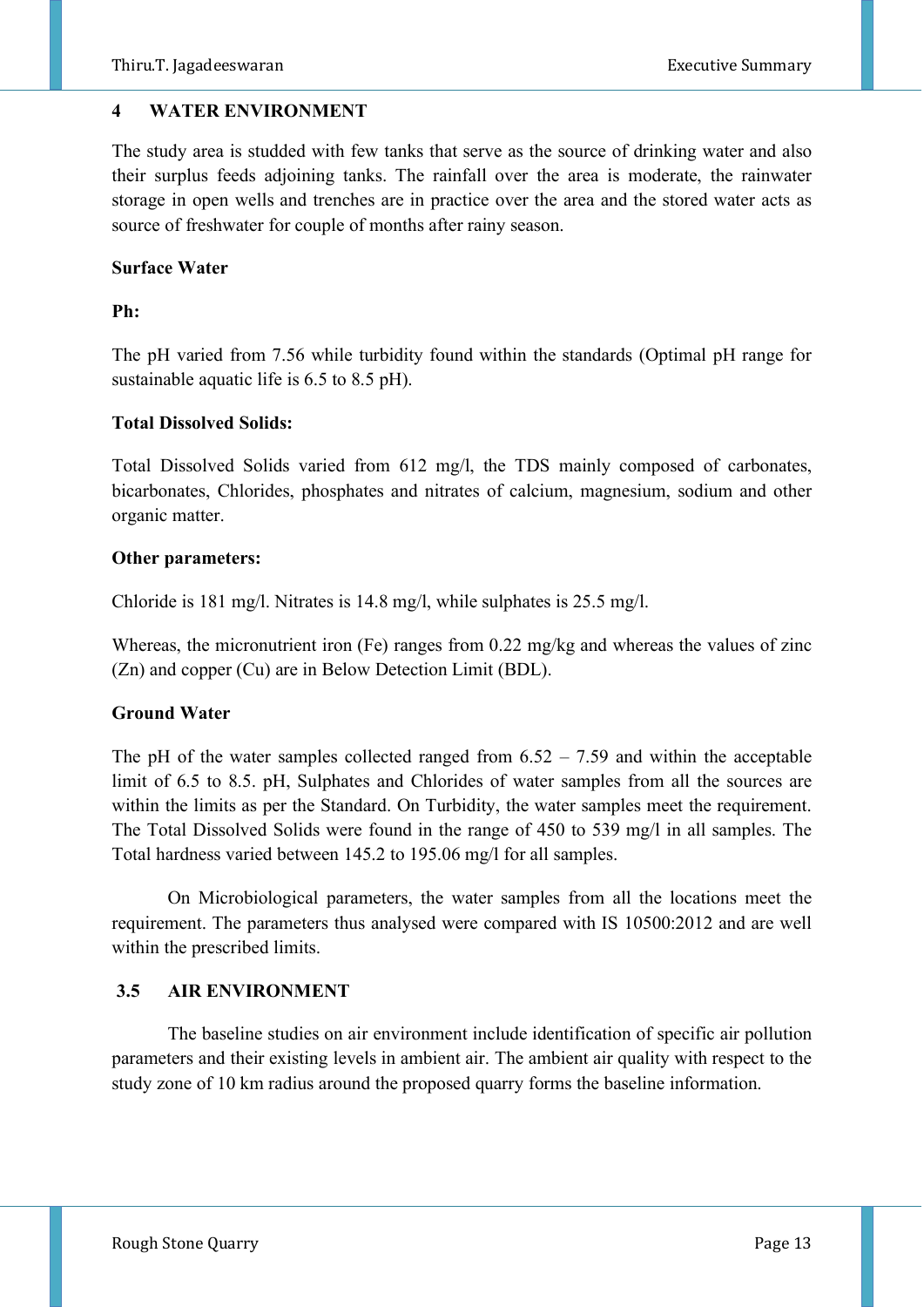

## **FIGURE – 6: WIND ROSE DIAGRAM**

## **3.6 SUMMARY OF AMBIENT AIR QUALITY**

As per monitoring data, PM10 ranges from 39.5  $\mu$ g/m3 to 47.7  $\mu$ g/m3, PM2.5 data ranges from 18.6  $\mu$ g/m3 to 26.9  $\mu$ g/m3, SO2 ranges from 5  $\mu$ g/m3 to 10.7  $\mu$ g/m3 and NO2 data ranges from 13.5  $\mu$ g/m3 to 26.7  $\mu$ g/m3. The concentration levels of the above criteria pollutants were observed to be well within the limits of NAAQS prescribed by CPCB.

## **3.7 NOISE ENVIRONMENT**

- Ambient noise levels were measured at 8 (Eight) locations around the proposed project area.
- Noise levels recorded in core zone during day time were from 47.3 dB (A) Leq and during night time were from 37.3 dB (A) Leq.
- Noise levels recorded in buffer zone during day time were from  $39.3 47.2$  dB (A) Leq and during night time were from  $35.7 - 38.7$  dB (A) Leq.

The values of noise observed in some of the areas are primarily owing to quarrying activities due to cluster of quarries within 500m radius, movement of vehicles and other anthropogenic activities.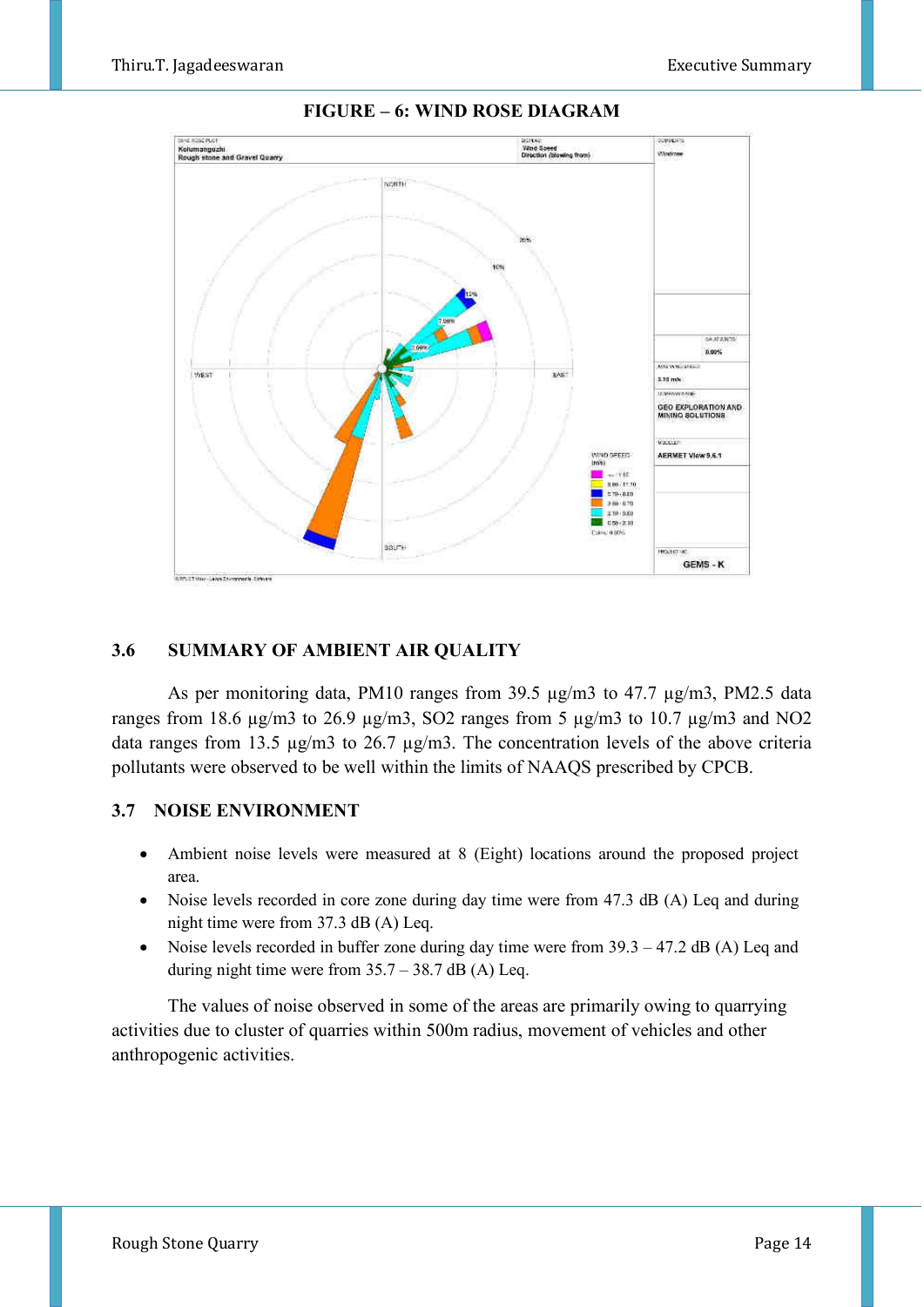## **3.8 ECOLOGICAL ENVIRONMENT**

There is no Forest land, National Parks, Eco sensitive areas, Wild life sanctuaries within the radius of 10 km. An ecological survey of the study area was conducted particularly with reference to the listing of species and assessment of the existing baseline ecological (terrestrial) condition in the study area.

There is no schedule I species of animals observed within study area as per Wildlife Protection Act 1972 as well as no species is in vulnerable, endangered or threatened category as per IUCN. There is no endangered red list species found in the study area. Hence this small operation over short period of time will not have any significant impact on the surrounding flora and fauna.

## **3.9 SOCIO ECONOMIC ENVIRONMENT**

It includes demographic structure of the area, provision of basic amenities viz., housing, education, health and medical services, occupation, water supply, sanitation, communication, transportation, prevailing diseases pattern as well as feature like temples, historical monuments etc., at the baseline level. This will help in visualizing and predicting the possible impact depending upon the nature and magnitude of the project.

The socio economic study of surveyed villages gives a clear picture of its population, average household size, literacy rate and sex ratio etc. It is also found that a part of population is suffering from lack of permanent job to run their day to day life. Their expectation is to earn some income for their sustainability on a long-term basis.

The proposed project will aim to provide preferential 26 persons to the local people there by improving the indirect employment opportunity for 40 persons and in turn the social standards will improve.

#### **4. ANTICIPATED ENVIRONMENTAL IMPACTS AND MITIGATION MEASURES**

In order to maintain the environmental commensuration with the mining operation, it is essential to undertake studies on the existing environmental scenario and assess the impact on different environmental components. This would help in formulating suitable management plans sustainable resource extraction.

## **4.1 LAND ENVIRONMENT:**

## **ANTICIPATED IMPACT**

The main anticipated impact on the Land Environment due to quarrying operation is change in Landscape, change in Land – use Pattern. The total area applied for quarry lease is 1.57.0 ha.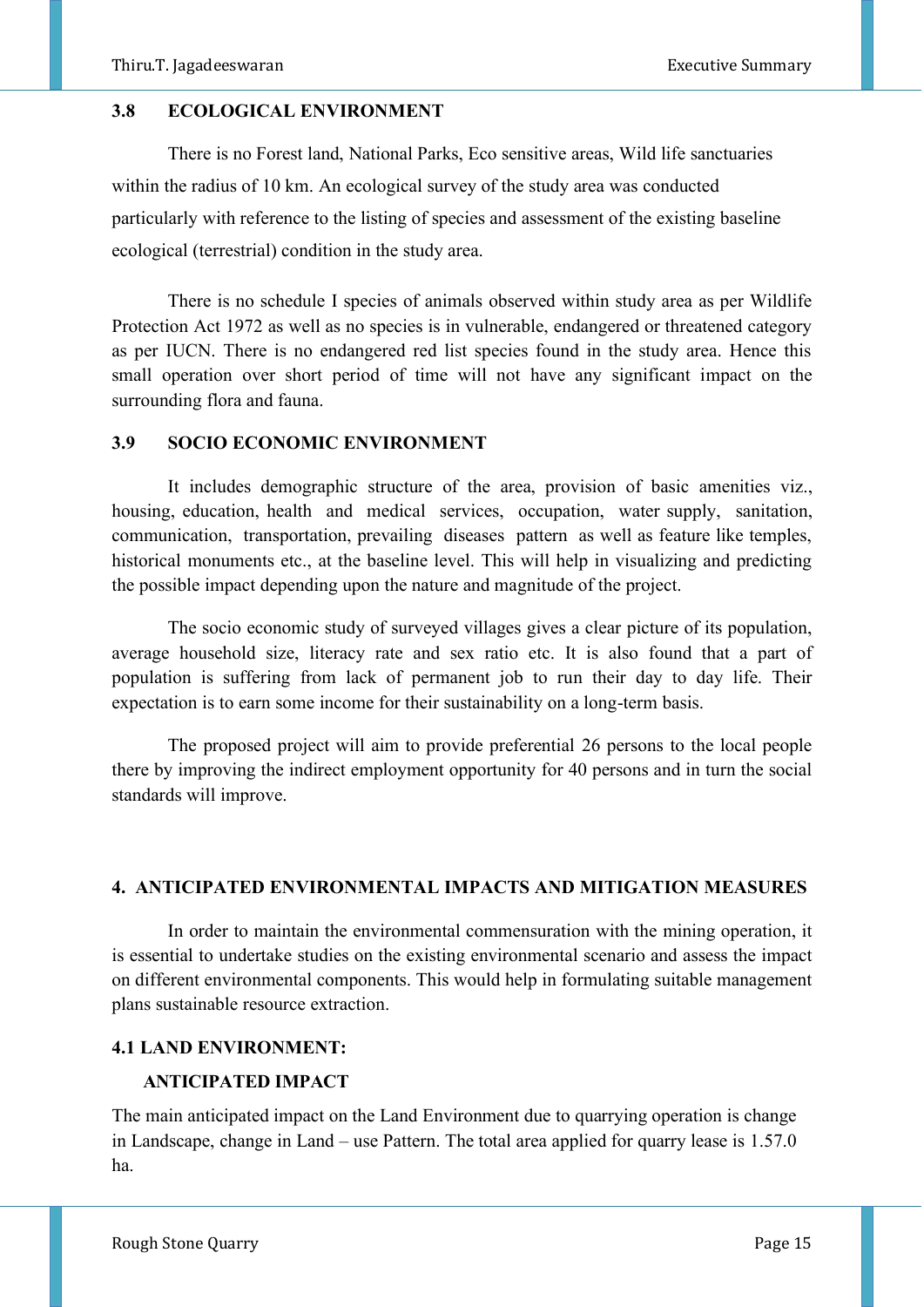## **MITIGATION MEASURES**

Due to the quarrying activities, the land use pattern will be altered. In order to minimize the adverse effects, the following control measures will be implemented:

- The mining activity will be gradual confined in blocks and excavation will be undertaken progressively along with other mitigative measures like phase wise development of greenbelt etc.
- Construction of garland drains all around the quarry pits and construction of check dam at strategic location in lower elevations to prevent soil erosion due to surface runoff during rainfall and also to collect the storm water for various uses within the proposed area
- Green belt development along the boundary within safety zone. The small quantity of water stored in the mined out pit will be used for greenbelt
- Thick plantation will be carried out on unutilized area, top benches of mined out pits, on safety barrier, etc.,
- At conceptual stage, the land use pattern of the quarry will be changed into Greenbelt area and temporary reservoir
- In terms of aesthetics, natural vegetation surrounding the quarry will be retained (such as in a buffer area i.e., 7.5 m safety barrier and other safety provided) so as to help minimise dust emissions.
- Proper fencing will be carried out at the conceptual stage, Security will be posted round the clock, to prevent inherent entry of the public and cattle.

## **4.2 SOIL ENVIRONMENT**

 The proposed project area is covered by gravel, which will be removed and sold directly in open market

# **ANTICIPATED IMPACT**

**Erosion and Sedimentation** (Removal of protective vegetation cover; Exposure of underlying soil horizons that may be less pervious, or more erodible than the surface layers; Reduced capacity of soils to absorb rainfall; Increased energy in storm-water runoff due to concentration and velocity; and Exposure of subsurface materials which are unsuitable for vegetation establishment).

## **MITIGATION MEASURES**

- $Run-off$  diversion Garland drains will be constructed all around the project boundary to prevent surface flows from entering the quarry works areas. And will be discharged into vegetated natural drainage lines, or as distributed flow across an area stabilised against erosion.
- Sedimentation ponds Run-off from working areas will be routed towards sedimentation ponds. These trap sediment and reduce suspended sediment loads before runoff is discharged from the quarry site. Sedimentation ponds should be designed based on runoff, retention times, and soil characteristics. There may be a need to provide a series of sedimentation ponds to achieve the desired outcome.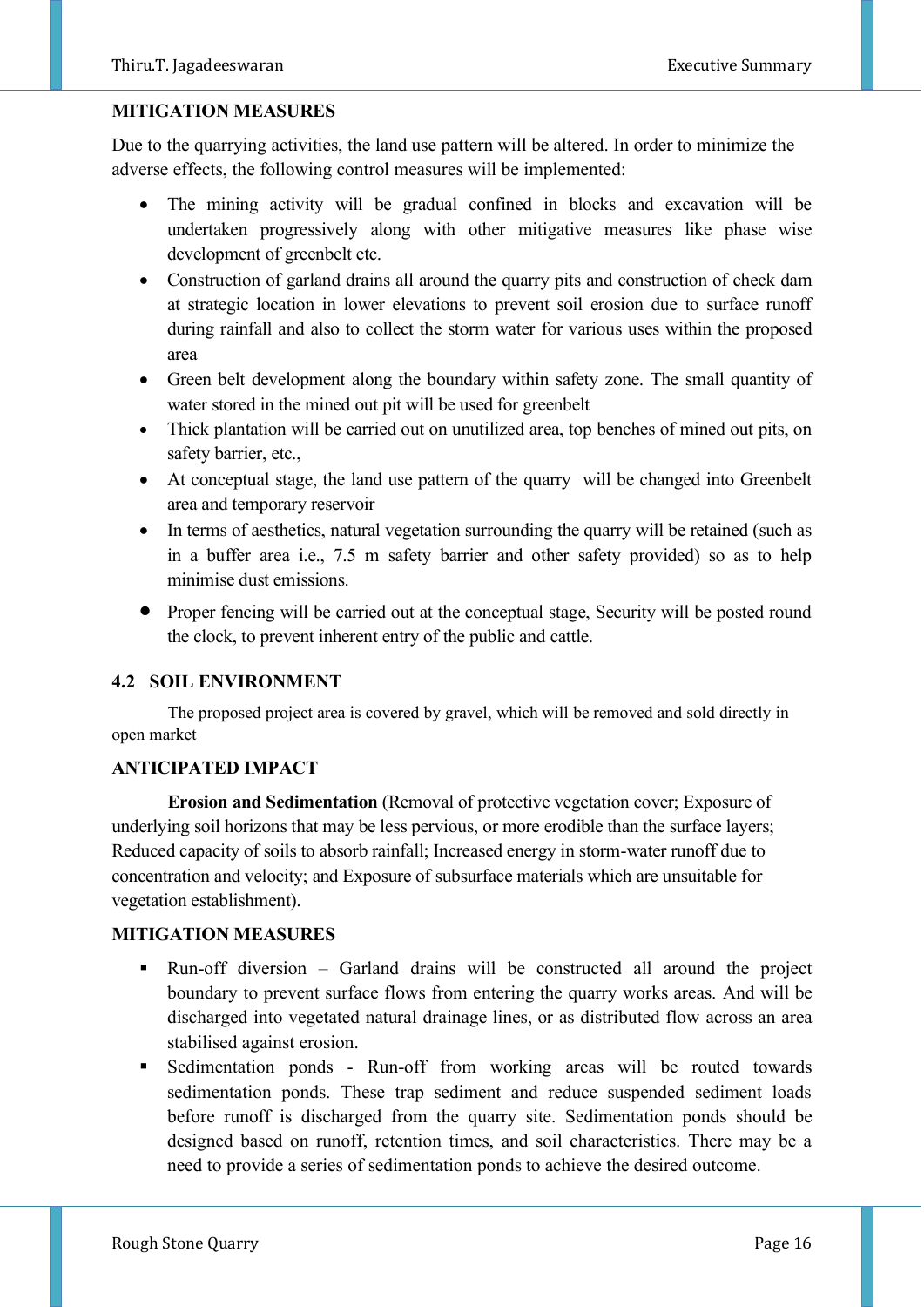- Retain vegetation Retain existing or re-plant the vegetation at the site wherever possible.
- Monitoring and maintenance Weekly monitoring and daily maintenance of erosion control systems so that they perform as specified specially during rainy season

# **4.2 WATER ENVIRONMENT**

# **ANTICIPATED IMPACT ON SURFACE AND GROUND WATER**

The impact due to mining on the water quality is expected to be insignificant because of no use of chemicals or hazardous substances during quarrying process. For the quarrying activity water will be utilized for wire saw cutting (which will be recycled), water sprinkling on haul roads and greenbelt development. The quarrying activity will not intersect ground water table as ultimate depth of the quarry is  $36 \text{ m} (35 \text{ m} + 1 \text{ m})$  BGL and water table is found at a depth of 65m to 60m BGL.

# **MITIGATION MEASURES**

- Garland drains, settling tank will be constructed along the individual mining leases. The Garland drains of the individual leases will be connected to settling tank and after settling the water will be discharged out to the natural drainage
- Rainwater will be collected in sump in the mining pits and will be allowed to store and pumped out to surface setting tank of 15 m x 10m x 3m to remove suspended solids if any. This collected water will be judiciously used for dust suppression onwards and such sites where dust likely to be generated and for developing green belt. The proponent will collect and judicially utilize the rainwater as part of rainwater harvesting
- Providing benches with inner slopes and through a system of drains and channels, allowing rain water to descent into surrounding drains, so as to minimize the effects of erosion & water logging arising out of uncontrolled descent of water.
- Reuse the water collected during storm for dust suppression and greenbelt development within the mines
- Installing interceptor traps/oil separators to remove oils and greases. Water from the tipper wash-down facility and machinery maintenance yard will pass through interceptor traps/oil separators prior to its reuse;
- Using flocculating or coagulating agents to assist in the settling of suspended solids during monsoon seasons;
- Periodic analysis of quarry pit water and ground water quality in nearby villages
- Domestic sewage from site office & urinals/latrines provided in ML is discharged in septic tank followed by soak pits
- Waste water discharge from mine will be treated in settling tanks before using for dust suppression and tree plantation purposes
- De-silting will be carried out before and immediately after the monsoon season
- Regular monitoring and analysing the quality of water in open well, bore wells and surface water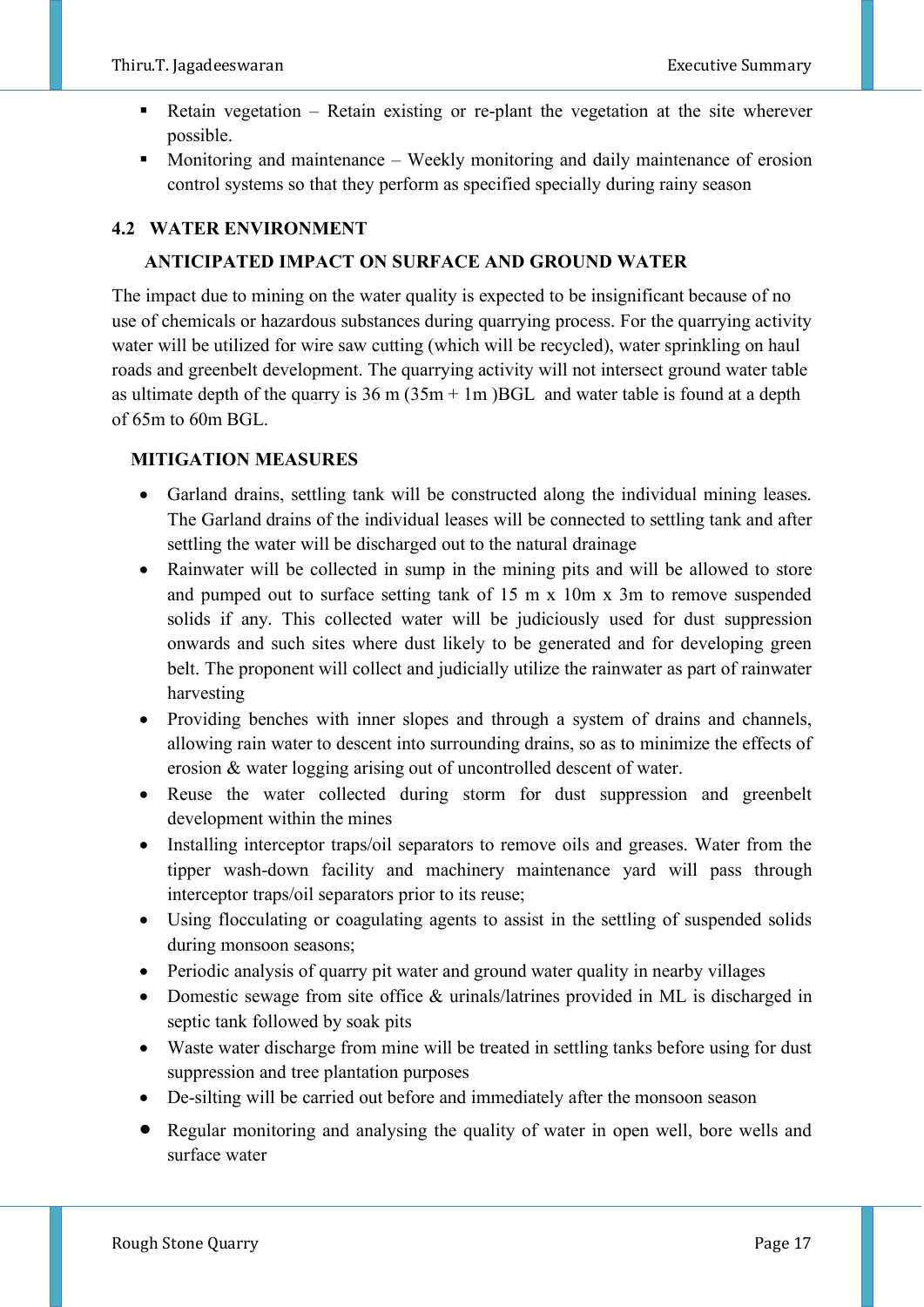# **4.3 AIR ENVIRONMENT**

# **ANTICIPATED IMPACT**

- During mining, at various stages activities such as excavation, drilling, blasting, and transportation of materials, particular matter (PM), gases such as Sulphur dioxide, oxides of Nitrogen from vehicular exhaust are the main air pollutants.
- **Emissions of noxious gases due to incomplete detonation of explosive may sometimes** pollute the air.
- The fugitive dust released from the mining operations may cause effect on the mine workers who are directly exposed to the fugitive dust.
- Simultaneously, the air-borne dust may travel to longer distances and settle in the villages located near the mine lease area.

## **MITIGATION MEASURES**

**Drilling –** To control dust at source, wet drilling will be practiced. Where there is a scarcity of water, suitably designed dust extractor will be provided for dry drilling along with dust hood at the mouth of the drill-hole collar.

## **Advantages of Wet Drilling:-**

- In this system dust gets suppressed close to its formation. Dust suppression become very effective and the work environment will be improved from the point of occupational comfort and health.
- Due to dust free atmosphere, the life of engine, compressor etc., will be increased.
- The life of drill bit will be increased.
- The rate of penetration of drill will be increased.
- Due to the dust free atmosphere visibility will be improved resulting in safer working conditions.

## **Blasting –**

- Establish time of blasting to suit the local conditions and water sprinkling on blasting face
- Avoid blasting i.e., when temperature inversion is likely to occur and strong wind blows towards residential areas
- Controlled blasting include Adoption of suitable explosive charge and short delay detonators, adequate stemming of holes at collar zone and restricting blasting to a particular time of the day i.e. at the time lunch hours, controlled charge per hole as well as charge per round of hole
- Before loading of material water will be sprayed on blasted material
- Dust mask will be provided to the workers and their use will be strictly monitored

# **Haul Road & Transportation –**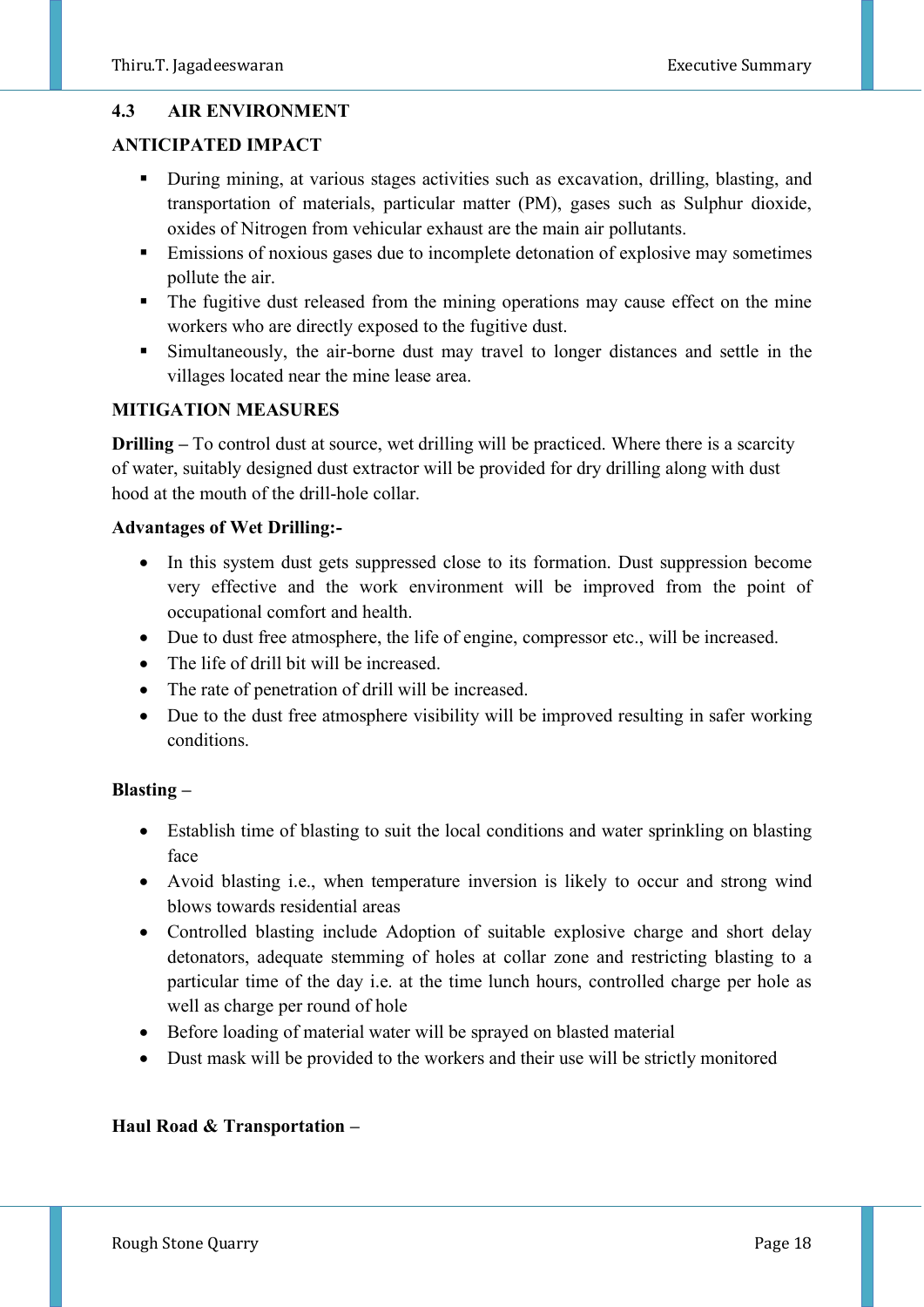- Water will be sprinkled on haul roads twice a day to avoid dust generation during transportation
- Transportation of material will be carried out during day time and material will be covered with taurpaulin
- The speed of tippers plying on the haul road will be limited below 20 km/hr to avoid generation of dust.
- Water sprinkling on haul roads & loading points will be carried out twice a day
- Main source of gaseous pollution will be from vehicle used for transportation of mineral; therefore weekly maintenance of machines improves combustion process & makes reduction in the pollution.
- The un-metalled haul roads will be compacted weekly before being put into use.
- Over loading of tippers will be avoided to prevent spillage.
- It will be ensured that all transportation vehicles carry a valid PUC certificate
- Grading of haul roads and service roads to clear accumulation of loose materials

# **Green Belt –**

- Planting of trees all along main mine haul roads and regular grading of haul roads will be practiced to prevent the generation of dust due to movement of dumpers/trucks
- Green belt of adequate width will be developed around the project areas

# **Occupational Health –**

- Dust mask will be provided to the workers and their use will be strictly monitored
- Annual medical check-ups, trainings and campaigns will be arranged to ensure awareness about importance of wearing dust masks among all mine workers & tipper drivers
- Ambient Air Quality Monitoring will be conducted six month once to assess effectiveness of mitigation measures proposed

# **4.4 NOISE ENVIRONMENT**

# **ANTICIPATED IMPACT**

Noise pollution poses a major health risk to the mine workers. Following are the sources of noise in the existing open cast mine project are being observed such as Drilling, & Blasting, Loading and during movement of vehicles.

# **MITIGATION MEASURES**

- Usage of sharp drill bits while drilling which will help in reducing noise;
- Secondary blasting will be totally avoided and hydraulic rock breaker will be used for breaking boulders;
- Controlled blasting with proper spacing, burden, stemming and optimum charge/delay will be maintained;
- The blasting will be carried out during favourable atmospheric condition and less human activity timings by using nonelectrical initiation system;
- Proper maintenance, oiling and greasing of machines will be done every week to reduce generation of noise;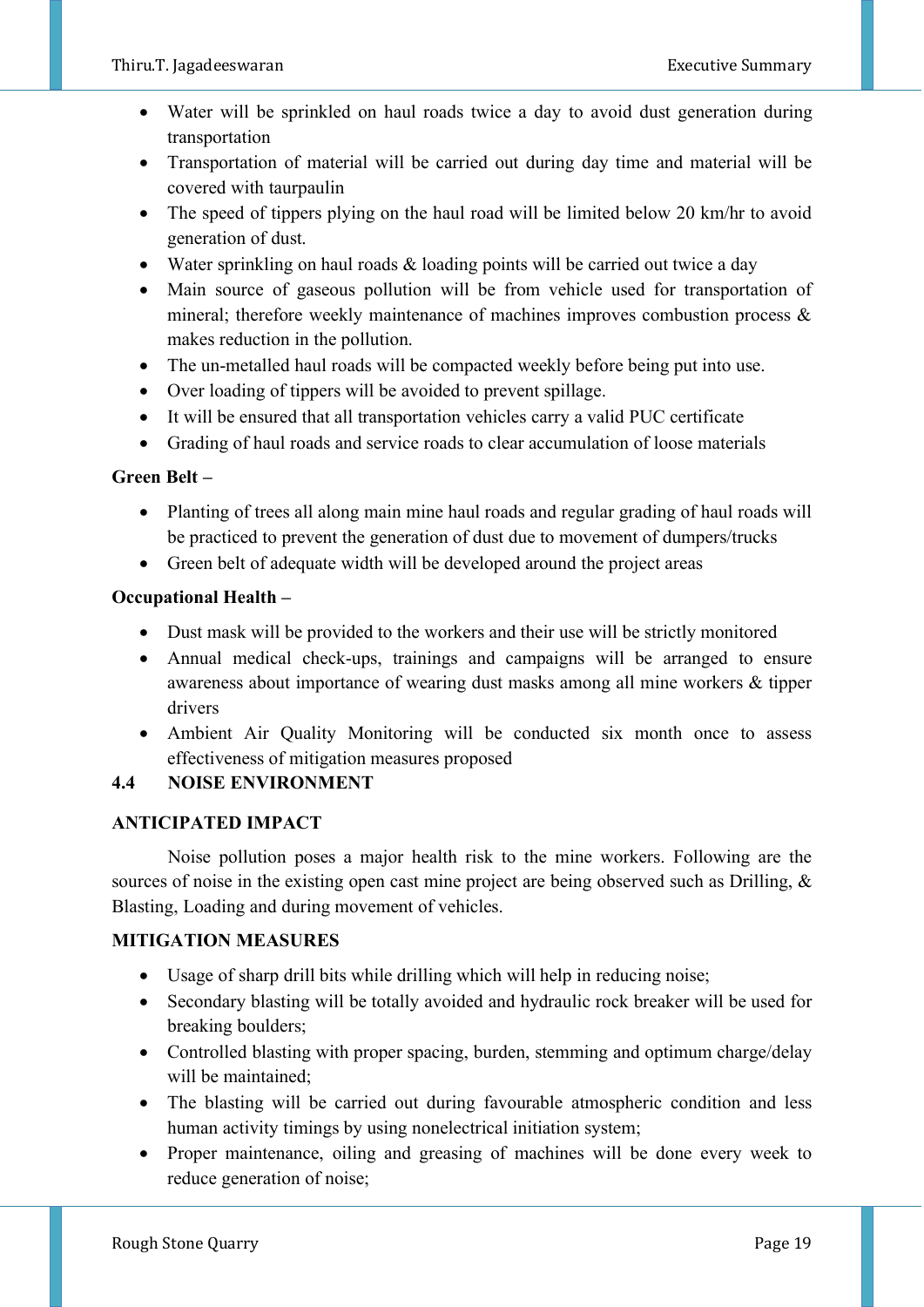- Provision of sound insulated chambers for the workers working on machines (HEMM) producing higher levels of noise;
- Silencers / mufflers will be installed in all machineries;
- Green Belt/Plantation will be developed around the project area and along the haul roads. The plantation minimizes propagation of noise;
- Personal Protective Equipment (PPE) like ear muffs/ear plugs will be provided to the operators of HEMM and persons working near HEMM and their use will be ensured though training and awareness.
- Regular medical check–up and proper training to personnel to create awareness about adverse noise level effects.

# **4.5 BIOLOGICAL ENVIRONMENT**

# **ANTICIPATED IMPACT**

There is no Forest land, National Parks, Eco sensitive areas, Wild life sanctuaries within the radius of 10km.

 There are no migratory corridors, migratory avian-fauna, and rare endemic and endangered species. There are no wild animals in the area. No breeding and nesting site were identified in project site. No National park and Wildlife Sanctuary found within 10km radius. The dumps / bunds around the mine itself act as a good barrier for entry of stray animals. In the post mining stage, barbed wire fencing is proposed all around the mined-out void to prevent fall of animals in the mine pits.

## **MITIGATION MEASURES**

 To reduce the adverse effects on natural flora/fauna status of the area due to deposition of dust generated from mining operations, water sprinkling and water spraying systems will be ensured in all dust prone areas to arrest dust generation. Methodical and wellplanned plantation scheme will be carried out.

| Year | No. of tress<br>proposed to be<br>planted | <b>Survival</b><br>$\frac{6}{9}$ | Area to be<br>covered sq.m | Name of the<br>species    | No. of trees<br>expected to be<br>grown |
|------|-------------------------------------------|----------------------------------|----------------------------|---------------------------|-----------------------------------------|
|      | 60                                        | 80%                              | 520                        |                           | 48                                      |
|      | 60                                        | 80%                              | 520                        |                           | 48                                      |
| Ш    | 60                                        | 80%                              | 520                        | Neem,<br>Casuarina, etc., | 48                                      |
| IV   | 60                                        | 80%                              | 520                        |                           | 48                                      |
|      | 60                                        | 80%                              | 520                        |                           | 48                                      |

# **GREENBELT DEVELOPMENT PLAN**

# **4.6 SOCIO ECONOMIC ENVIRONMENT**

## **ANTICIPATED IMPACT**

• Dust generation from mining activity can have negative impact on the health of the workers and people in the nearby area.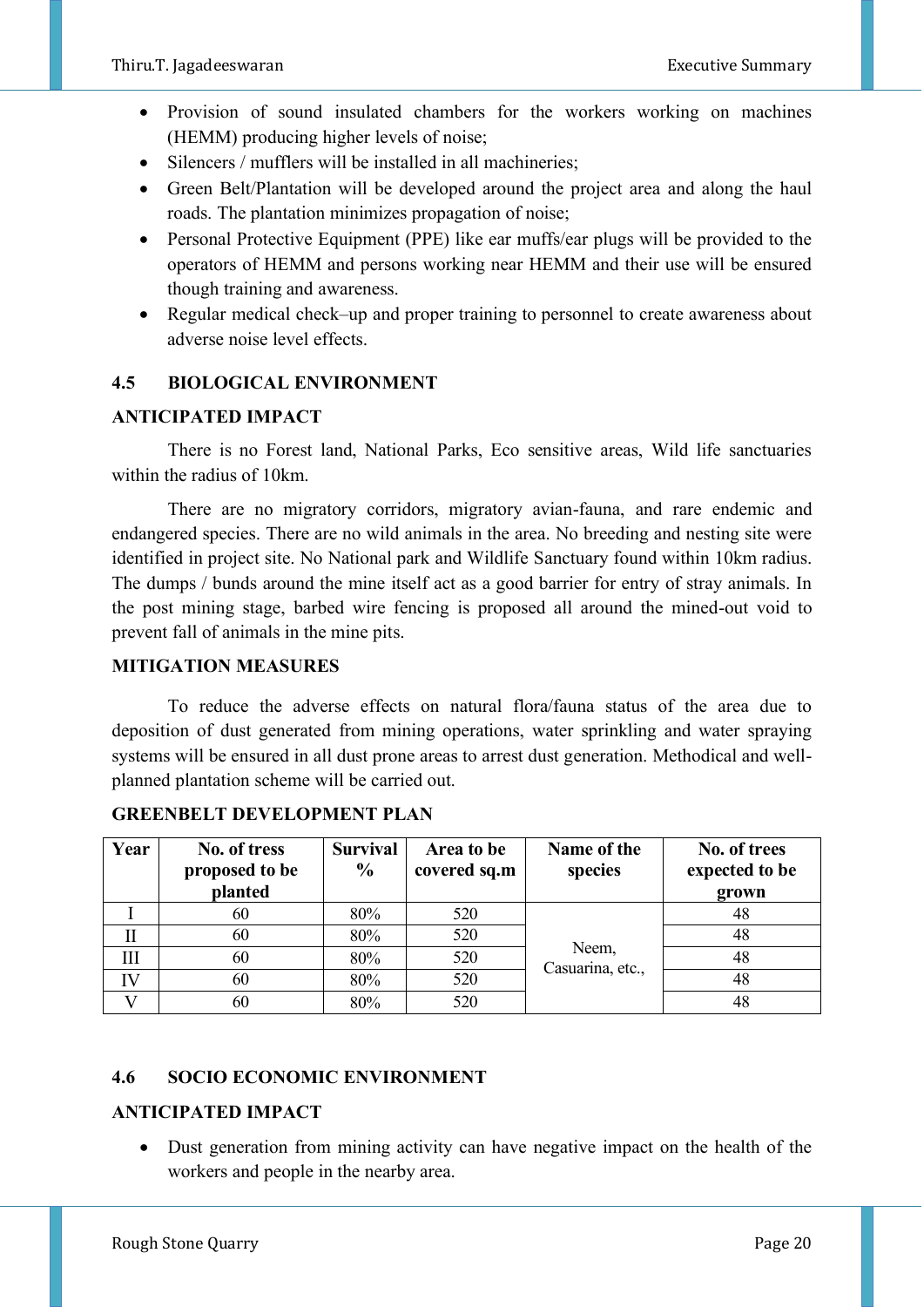- Approach roads can be damaged by the movement of tippers
- Increase in Employment opportunities both direct and indirect thereby increasing economic status of people of the region

## **MITIGATION MEASURES**

- Good maintenance practices will be adopted for plant machinery and equipment, which will help to avert potential noise problems.
- Green belt will be developed in and around the project site as per Central Pollution Control Board (CPCB) guidelines.
- Appropriate air pollution control measure will be taken to minimize the environmental impact within the core zone.
- For the safety of workers, personal protective appliances like hand gloves, helmets, safety shoes, goggles, aprons, nose masks and ear protecting devices will be provided as per mines act and rules.
- Benefit to the State and the Central governments through financial revenues by way of royalty, tax, DMF, NMET etc, from this project directly and indirectly.

# **5. ANALYSIS OF ALTERNATIVES (TECHNOLOGY AND SITE)**

The site has been selected based on geological investigation and exploration as below:

- Occurrence of minerals at the specific site.
- Transportation facility for materials & manpower.
- Overall impact on environment and mitigation feasibility
- Socio economic background.

Enough infrastructure exists and lesser resources are required to be deployed. Since, any further construction for infrastructure is not required and hence does not affect the environment considerably. The mineral deposits are site specific in nature; hence question of seeking alternate site does not arise for this project.

## **6. ENVIRONMENT MONITORING PROGRAM**

Usually an impact assessment study is carried over short period of time and the data cannot bring out all variations induced by natural or human activities. Hence regular monitoring program of Environmental parameters is essential to take into account the changes in the Environment.

The Objective of Monitoring -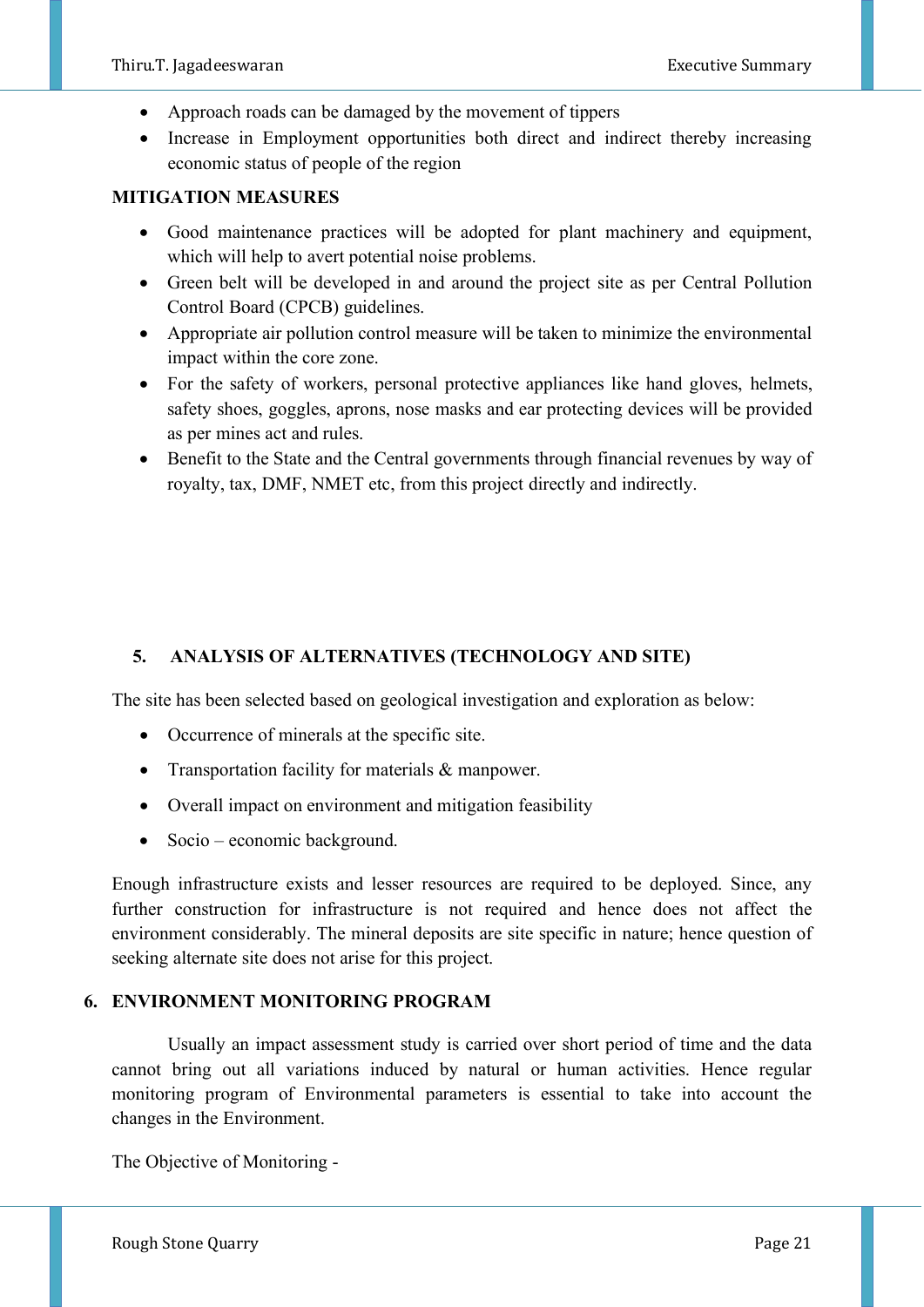- $\overline{\phantom{a}}$  To check or assess the efficiency of the controlling measures;
- **↓** To establish a data base for future impact assessment studies.

## **6.1 ENVIRONMENTAL MONITORING CELL**

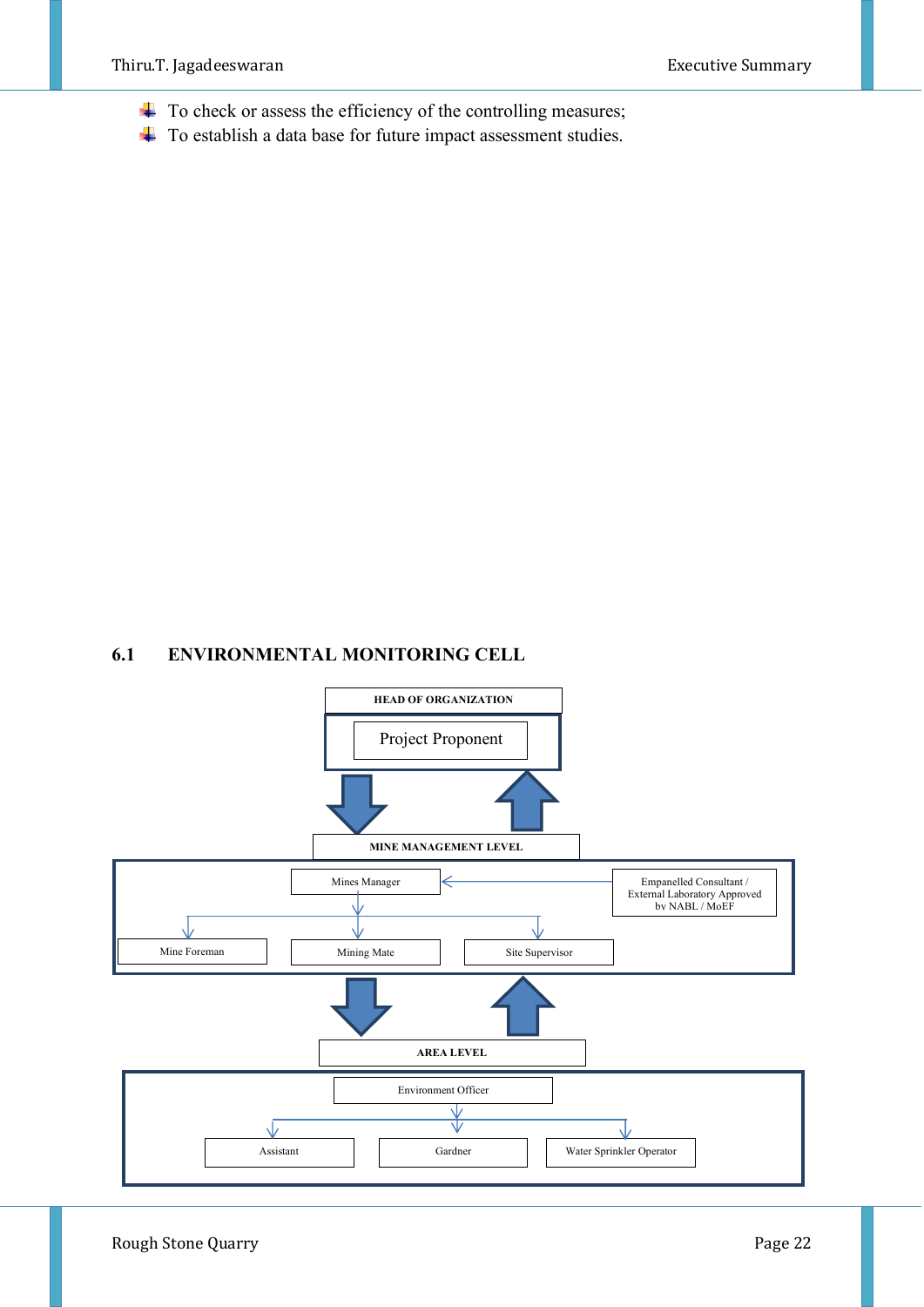| S.             | Environment                 | Location                                                                              | Monitoring         |                                    | Parameters                                                                             |
|----------------|-----------------------------|---------------------------------------------------------------------------------------|--------------------|------------------------------------|----------------------------------------------------------------------------------------|
| No.            | <b>Attributes</b>           |                                                                                       | Duration           | Frequency                          |                                                                                        |
| 1              | Air Quality                 | 2 Locations (1 Core & 1<br>Buffer)                                                    | 24 hours           | Once in 6<br>months                | Fugitive Dust,<br>$PM_{2.5}$ , $PM_{10}$ , $SO_2$<br>and $NOx$ .                       |
| $\overline{2}$ | Meteorology                 | At mine site before start of Air<br>Quality Monitoring & IMD<br><b>Secondary Data</b> | Hourly /<br>Daily  | Continuous<br>online<br>monitoring | Wind speed,<br>Wind direction,<br>Temperature,<br>Relative<br>humidity and<br>Rainfall |
| $\overline{3}$ | Water Quality<br>Monitoring | 2 Locations (1SW & 1 GW)                                                              |                    | Once in 6<br>months                | Parameters<br>specified under<br>IS:10500, 1993<br>& CPCB Norms                        |
| $\overline{4}$ | Hydrology                   | Water level in open wells in<br>buffer zone around 1 km at<br>specific wells          |                    | Once in 6<br>months                | Depth in bgl                                                                           |
| 5              | Noise                       | 2 Locations (1 Core & 1<br>Buffer)                                                    | Hourly<br>$-1$ Day | Once in 6<br>months                | Leq, Lmax,<br>Lmin, Leq Day<br>& Leq Night                                             |
| 6              | Vibration                   | At the nearest habitation (in<br>case of reporting)                                   |                    | During<br>blasting<br>Operation    | Peak Particle<br>Velocity                                                              |
| $\tau$         | Soil                        | 2 Locations (1 Core & 1<br>Buffer)                                                    |                    | Once in six<br>months              | Physical and<br>Chemical<br>Characteristics                                            |
| 8              | Greenbelt                   | Within the Project Area                                                               | Daily              | Monthly                            | Maintenance                                                                            |

## **6.2 POST ENVIRONMENTAL CLEARANCE MONITORING SCHEDULE**

# **7. ADDITIONAL STUDIES**

## **7.1 RISK ASSESSMENT**

The methodology for the risk assessment has been based on the specific risk assessment guidance issued by the Directorate General of Mine Safety (DGMS), Dhanbad, vide Circular No.13 of 2002, dated 31<sup>st</sup> December, 2002. The DGMS risk assessment process is intended to identify existing and probable hazards in the work environment and all operations and assess the risk levels of those hazards in order to prioritize those that need immediate attention. Further, mechanisms responsible for these hazards are identified and their control measures, set to timetable are recorded along with pinpointed responsibilities.

The whole quarry operation will be carried out under the direction of a Qualified Competent Mine Manager holding certificate of competency to manage a metalliferous mine granted by the DGMS, Dhanbad. Risk Assessment is all about prevention of accidents and to take necessary steps to prevent it from happening.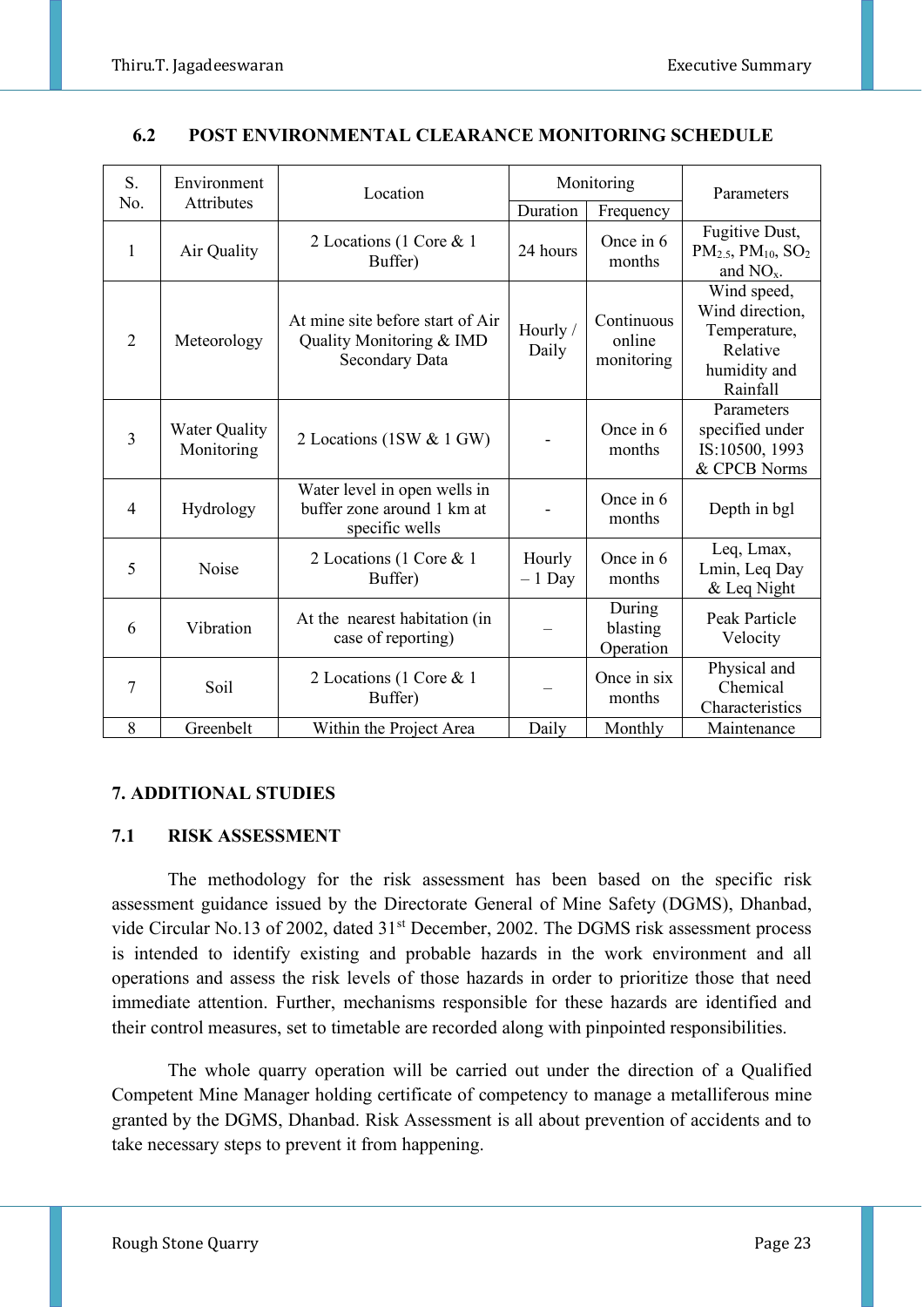# **7.2 DISASTER MANAGEMENT PLAN**

 The objective of the Disaster Management Plan is to make use of the combined resources of the mine and the outside services to achieve the following:

- $\overline{\phantom{a}}$  Rescue and medical treatment of casualties;
- $\frac{1}{\sqrt{2}}$  Safeguard other people;
- $\overline{\text{I}}$  Minimize damage to property and the environment;
- $\downarrow$  Initially contain and ultimately bring the incident under control;
- Secure the safe rehabilitation of affected area; and
- $\ddot{\phantom{1}}$  Preserve relevant records and equipment for the subsequent inquiry into the cause and circumstances of the emergency

## **7.3 CUMULATIVE IMPACT STUDY**

# **CUMULATIVE PRODUCTION LOAD OF ROUGH STONE**

| Quarry         | Proposed<br>5 Year Mining Plan Period Reserves<br>in $m3$ | Avg. Per<br>Year<br>Production<br>m <sup>3</sup> | Per Day<br>Production<br>m <sup>3</sup> | Number of<br>Lorry Load Per<br>Day |
|----------------|-----------------------------------------------------------|--------------------------------------------------|-----------------------------------------|------------------------------------|
| P <sub>1</sub> | 1,90,190                                                  | 38,038                                           | 127                                     | 22                                 |
| E1             | 1,46,120                                                  | 29,224                                           | 98                                      |                                    |
| E2             | 1,33,180                                                  | 26,636                                           | 89                                      |                                    |
| <b>TOTAL</b>   | 4,69,490                                                  | 93,898                                           | 314                                     | 54                                 |

## **CUMULATIVE PRODUCTION LOAD OF GRAVEL**

| Quarry         | Proposed<br>5 Year Mining Plan Period Reserves<br>in $m3$ | Avg. Per<br>Year<br>Production<br>m <sup>3</sup> | Per Day<br>Production<br>m <sup>3</sup> | Number of<br>Lorry Load Per<br>Day |
|----------------|-----------------------------------------------------------|--------------------------------------------------|-----------------------------------------|------------------------------------|
| P <sub>1</sub> | 10,584                                                    | 3,528                                            | 12                                      |                                    |
| E1             |                                                           |                                                  |                                         |                                    |
| E2             | 20,880                                                    | 10,440                                           | 35                                      |                                    |
| <b>TOTAL</b>   | 31,464                                                    | 13,968                                           | 47                                      |                                    |

# **PREDICTED NOISE INCREMENTAL VALUES FROM CLUSTER**

| Location ID                         | <b>Background Value</b><br>$(Day)$ dB $(A)$ | Incremental<br>Value $dB(A)$ | Total<br>Predicted<br>dB(A) | Residential Area<br>Standards $dB(A)$ |
|-------------------------------------|---------------------------------------------|------------------------------|-----------------------------|---------------------------------------|
| <b>Habitation Near</b><br>$P1-750m$ | 51.8                                        | 42.6                         | 52.3                        | 55                                    |

## **NEAREST HABITATION FROM EACH MINE**

| <b>Location ID</b>        | <b>Distance in Meters</b> |
|---------------------------|---------------------------|
| <b>Habitation Near P1</b> | 1.2Km North West          |
| Habitation Near E1        | 1.2Km North West          |
| <b>Habitation Near E2</b> | 1.1Km North West          |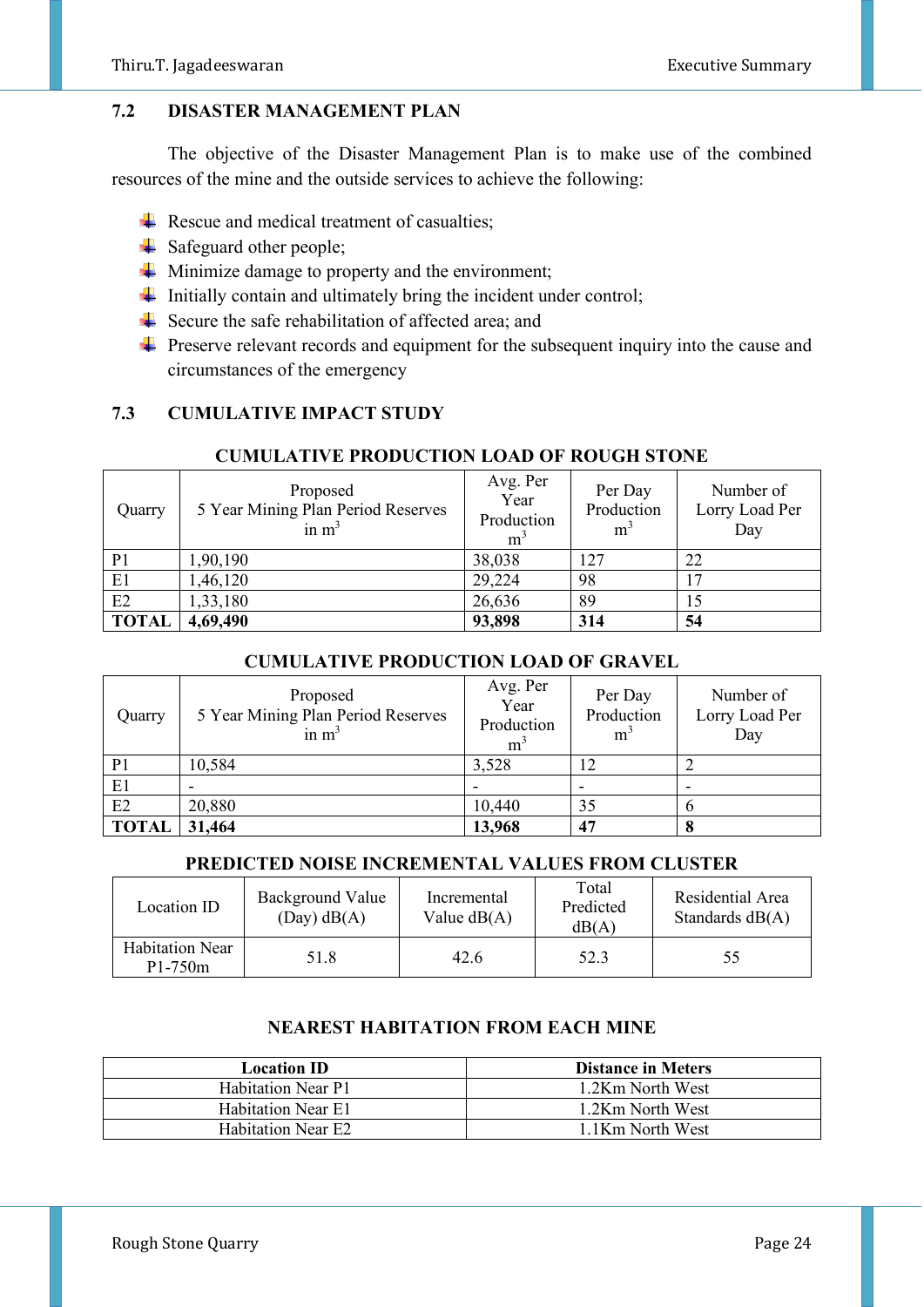| <b>Location ID</b> | <b>Maximum Charge in kgs</b> | <b>Nearest Habitation in m</b> | $PPV$ in $m/ms$ |
|--------------------|------------------------------|--------------------------------|-----------------|
|                    |                              | 1.2Km North West               | 0.146           |
| F1                 |                              | 1.2Km North West               | 0.118           |
| E2                 |                              | 1.1Km North West               |                 |

#### **GROUND VIBRATIONS AT 3 MINES**

## **SOCIO ECONOMIC BENEFITS FROM 3 MINES**

|       | <b>Project Cost</b> | CER $\omega$ 2%  |
|-------|---------------------|------------------|
| P1    | Rs. $40,16,700/-$   | $Rs. 80,334/-$   |
| E1    | Rs. 50,78,145/-     | Rs. $1,01,562/-$ |
| E2    | Rs. $58,29,500/-$   | Rs. $1,16,590/-$ |
| Total | Rs. 1,49,24,345/-   | Rs. 2,98,486/    |

#### **EMPLOYMENT BENEFITS FROM 3 MINES**

|                | <b>Direct Employment</b> | <b>Indirect Employment</b> |
|----------------|--------------------------|----------------------------|
| P1             | $17$ Nos                 | $34$ Nos                   |
| E1             | $25$ Nos                 | 45 Nos                     |
| E <sub>2</sub> | $11$ Nos                 | 6 Nos                      |
| <b>Total</b>   | <b>53 Nos</b>            | <b>85 Nos</b>              |

#### **8. PROJECT BENEFITS**

Thiru. T. Jagadeeswaran Rough and Gravel Stone Quarry aims to produce about  $1,90,190 \text{ m}^3$ of Rough Stone & 10,584 m<sup>3</sup> of Gravel for over a period of 5 Years. This will enhance the socioeconomic activities in the adjoining areas and will result in the following benefits.

- $\blacksquare$  Increase in Employment Potential
- **↓** Improvement in Socio-Economic Welfare
- **↓** Improvement in Physical Infrastructure
- $\blacksquare$  Improvement in Social infrastructure

## **9. ENVIRONMENT MANAGEMENT PLAN**

The Environment Monitoring Cell discussed formed by the mine management will ensure effective implementation of environment management plan and to ensure compliance of environmental statutory guidelines through Mine Management Level.

The said team will be responsible for:

- $\ddot{+}$  Monitoring of the water/ waste water quality, air quality and solid waste generated
- $\overline{\phantom{a}}$  Analysis of the water and air samples collected through external laboratory
- Implementation and monitoring of the pollution control and protective measures/ devices which shall include financial estimation, ordering, installation of air pollution control equipment, waste water treatment plant, etc.